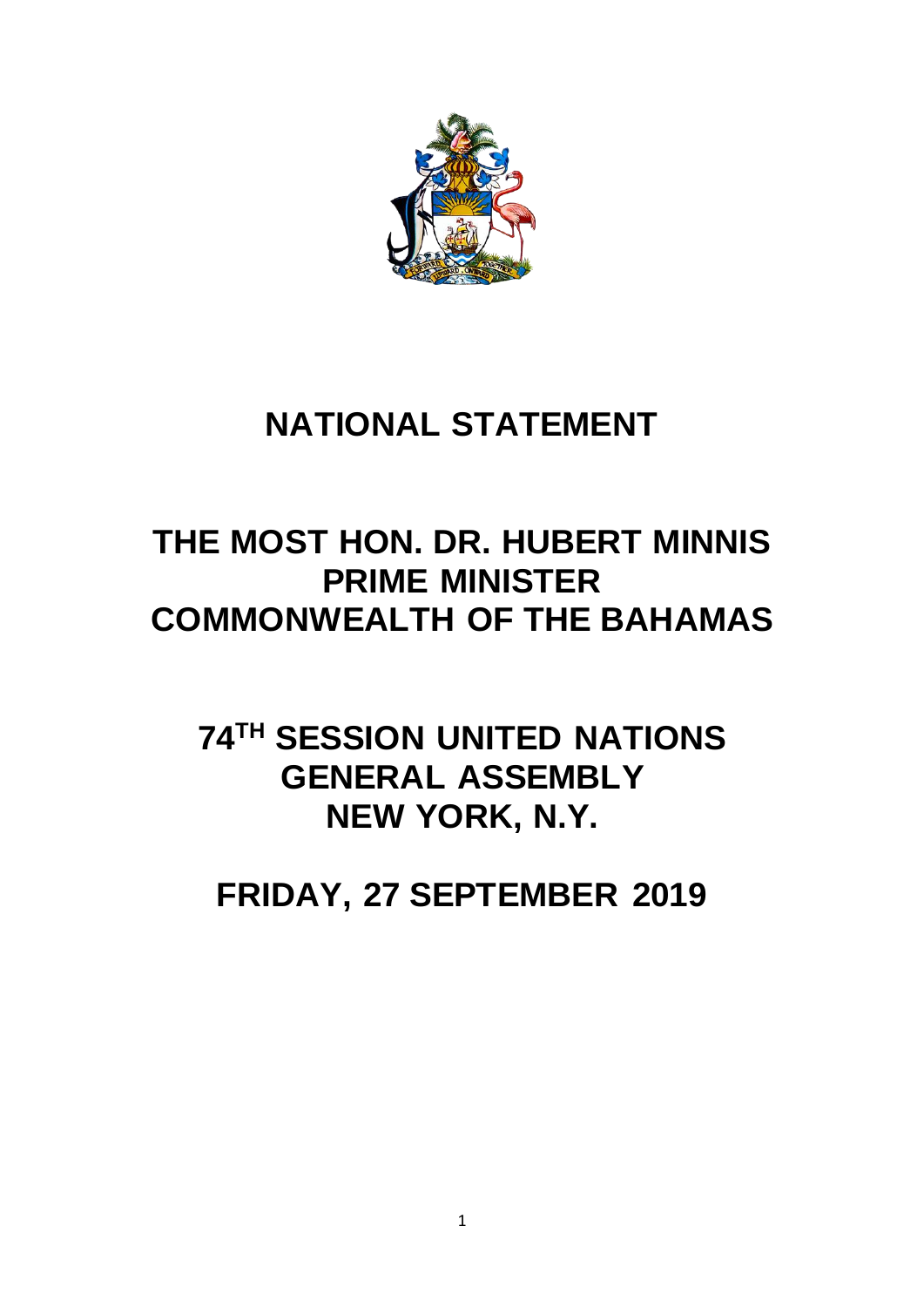Mr. President:

I congratulate you on your election to the Presidency of the 74th Session of the United Nations General Assembly.

I assure you and the members of the Bureau of the support of the Government of the Commonwealth of The Bahamas during your tenure.

I also extend congratulations to your predecessor for her leadership of the 73rd Session.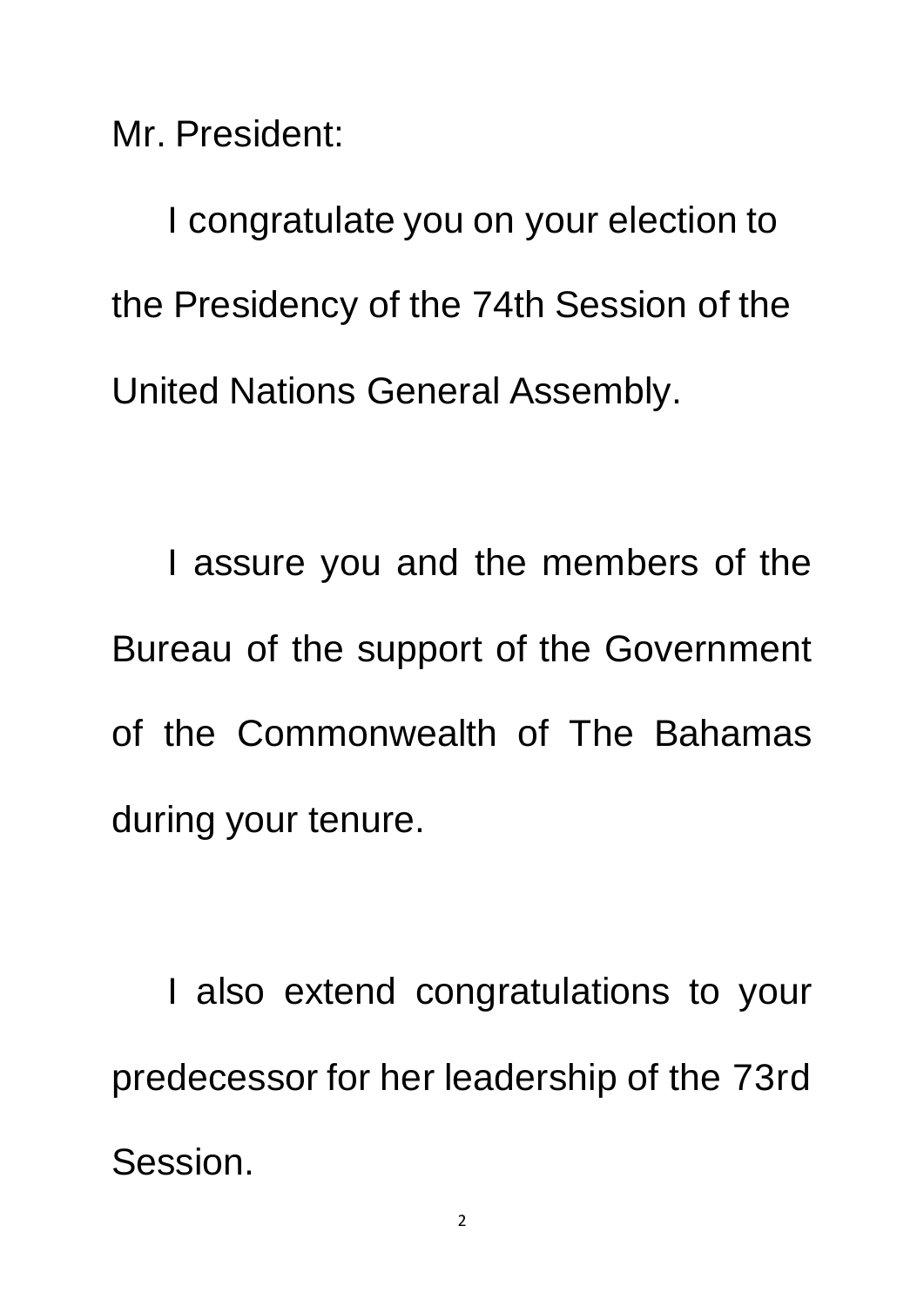It is my privilege to speak in this Assembly on behalf of the people of The Bahamas.

In the context of the global climate emergency, it is also my responsibility as a citizen of a vulnerable state to speak:

- $\triangleright$  on behalf of the community of Small Island Developing States;
- $\triangleright$  on behalf of the peoples of the Caribbean and CARICOM;
- $\triangleright$  on behalf of coastal communities and others around the world, who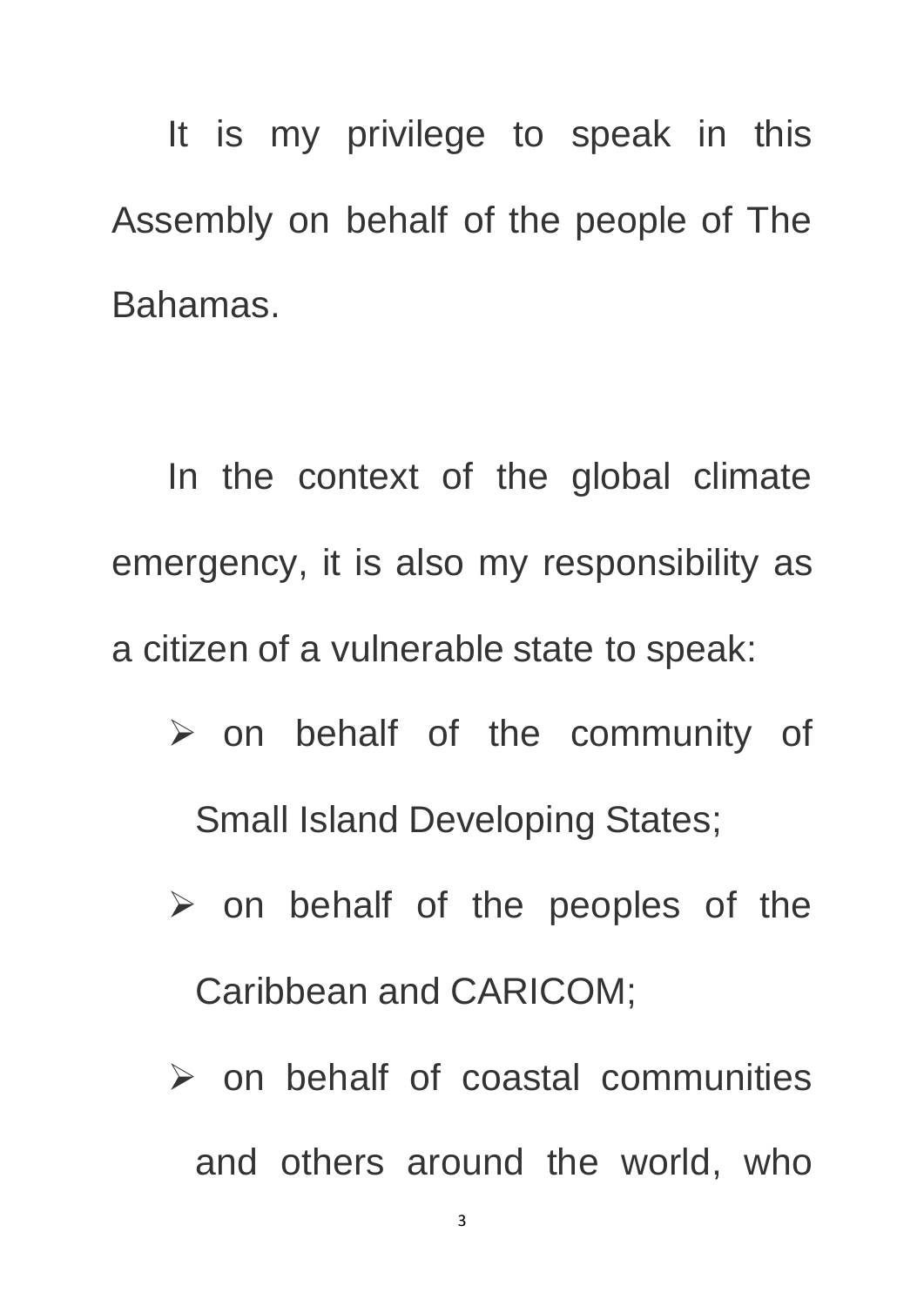are especially vulnerable from rising sea levels and from increasingly powerful storms.

I commend Secretary-General His Excellency António Guterres for his extraordinary leadership in focusing the international community on the global climate emergency.

This global emergency poses myriad and dire effects for all of humanity,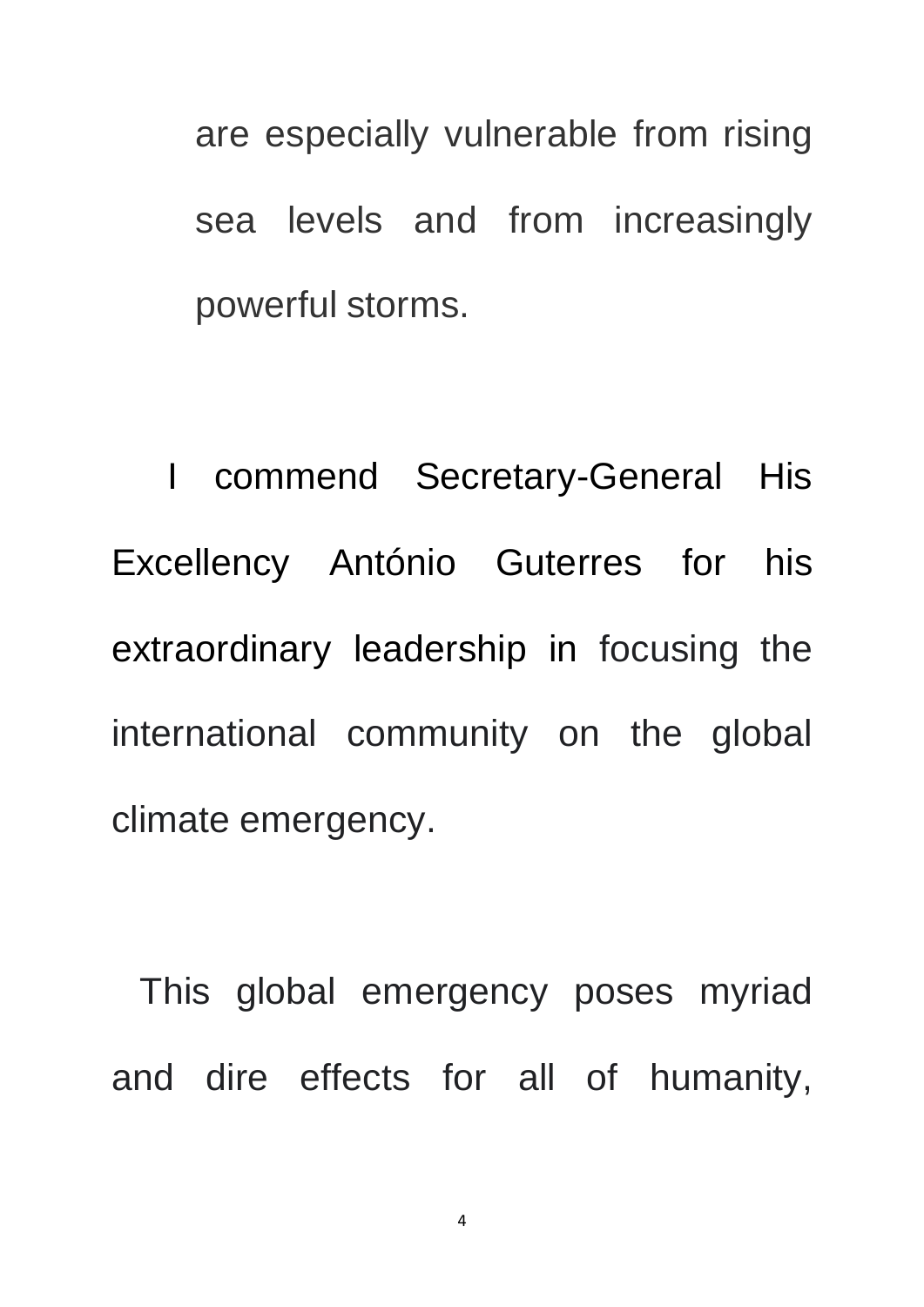especially the poorest in the global commons.

I thank His Excellency for his visit to The Bahamas in the aftermath of Hurricane Dorian, which was one of the most destructive hurricanes the Atlantic has ever generated.

It is a generational tragedy for The Bahamas.

Hurricane Dorian decimated or devastated swathes of Grand Bahama Island, Abaco, and the Abaco Cays,

5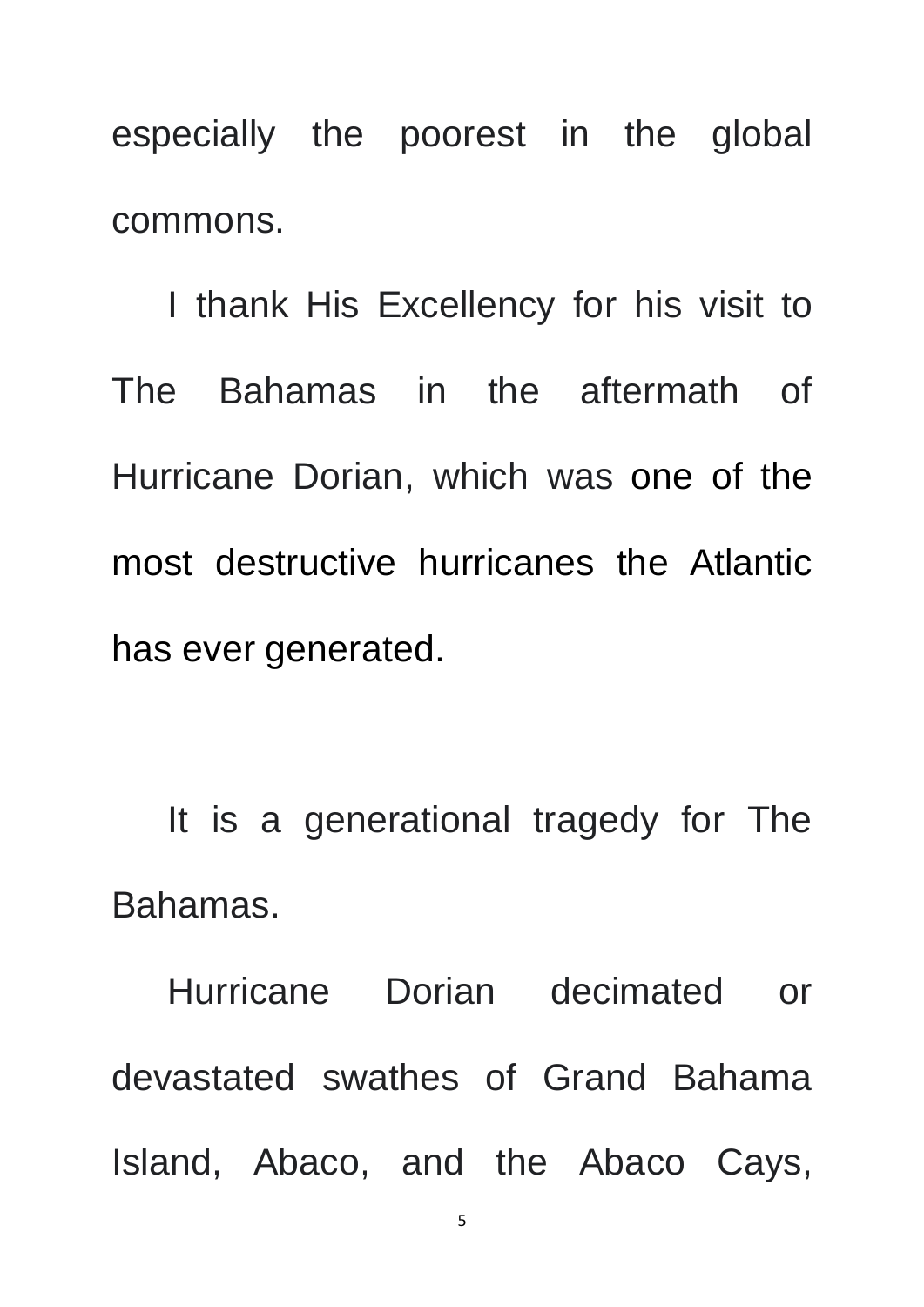respectively our second and third most populated centers.

I also thank Under-Secretary-General for Humanitarian Affairs and Emergency Relief Coordinator, Mark Lowcock, for his visit in the immediate aftermath of Hurricane Dorian.

Mr. President:

The Bahamas is an archipelago of many islands and cays stretching over approximately 750 miles from off the southeast coast of Florida in the United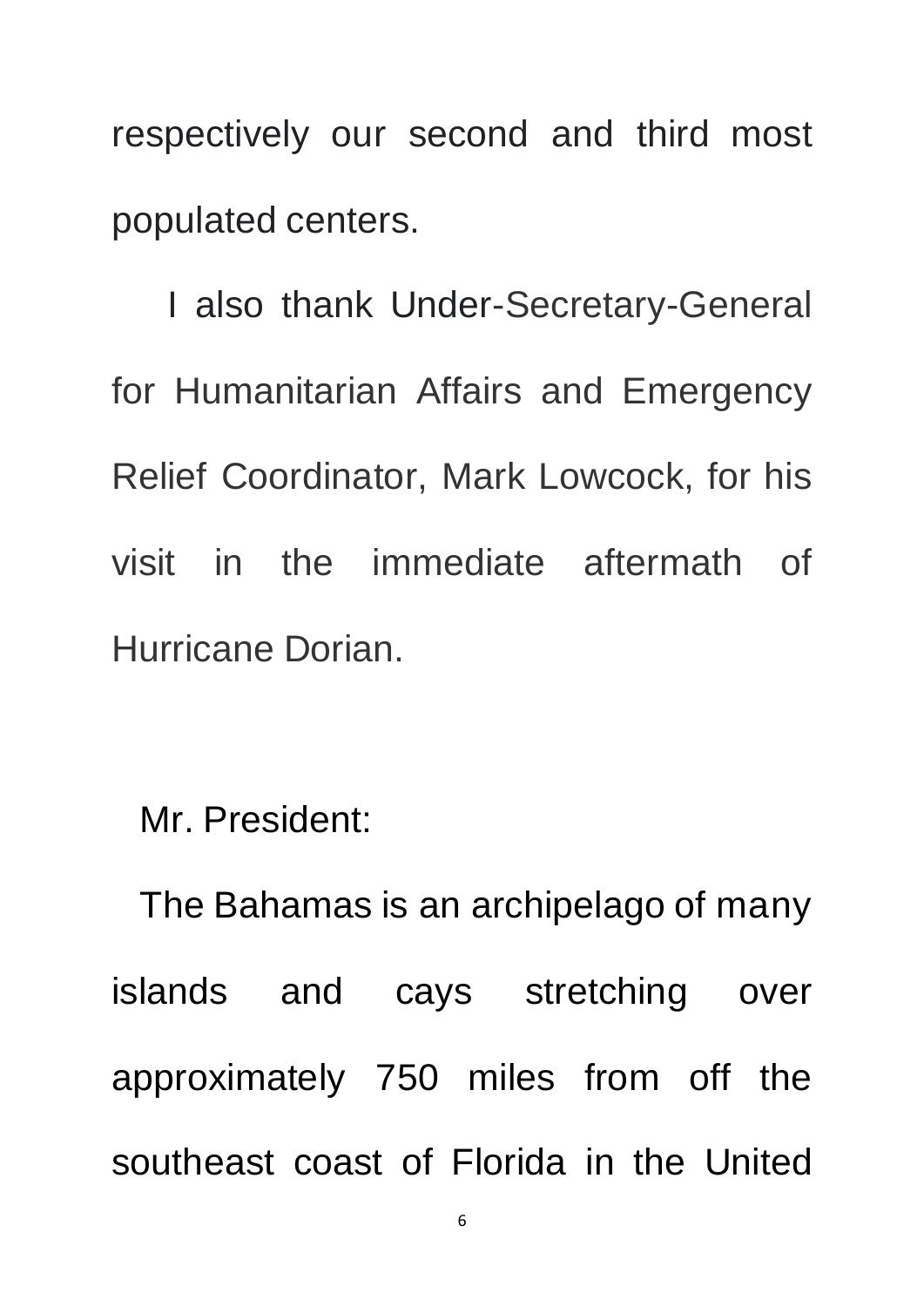States of America to the southeastern tip of the Republic of Cuba.

We inhabit approximately 180,000 square miles of ocean, with 16 principal islands with cities, towns, and settlements, with names like Marsh Harbour, Hope Town, Eight Mile Rock, West End and Sweeting's Cay, reflecting the rich and diverse heritage of our country.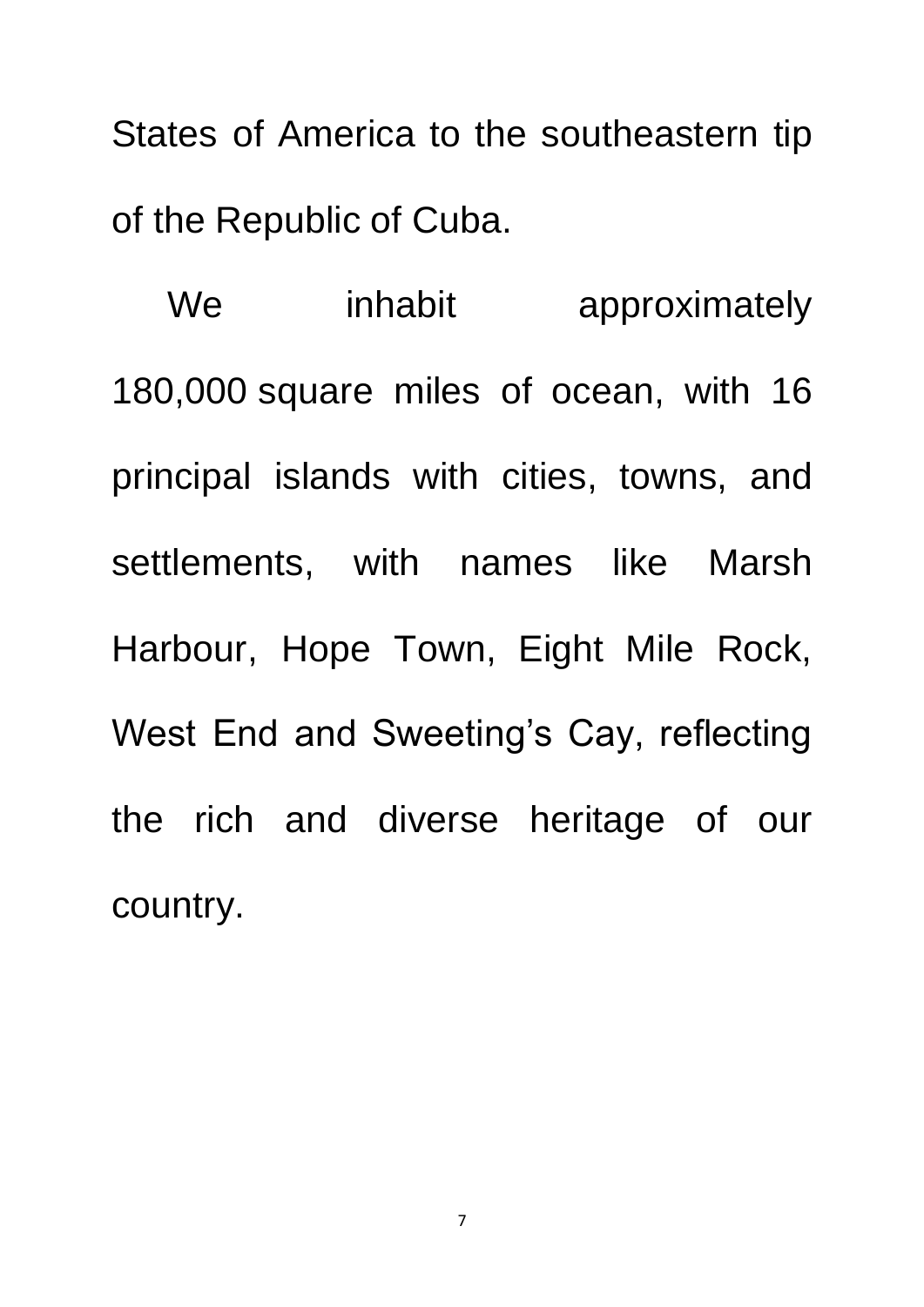Canadian astronaut Chris Hadfield once noted: "From space, the Bahamas is the most beautiful place on Earth."

He went on to say: "The Bahamas are gorgeous. The deep trench in the ocean floor called the Tongue of the Ocean, which comes between the islands, is the most beautiful deep indigo colour."

With great pride we delight in sharing our archipelago, our vibrant culture and our natural wonders with millions of visitors from around the world.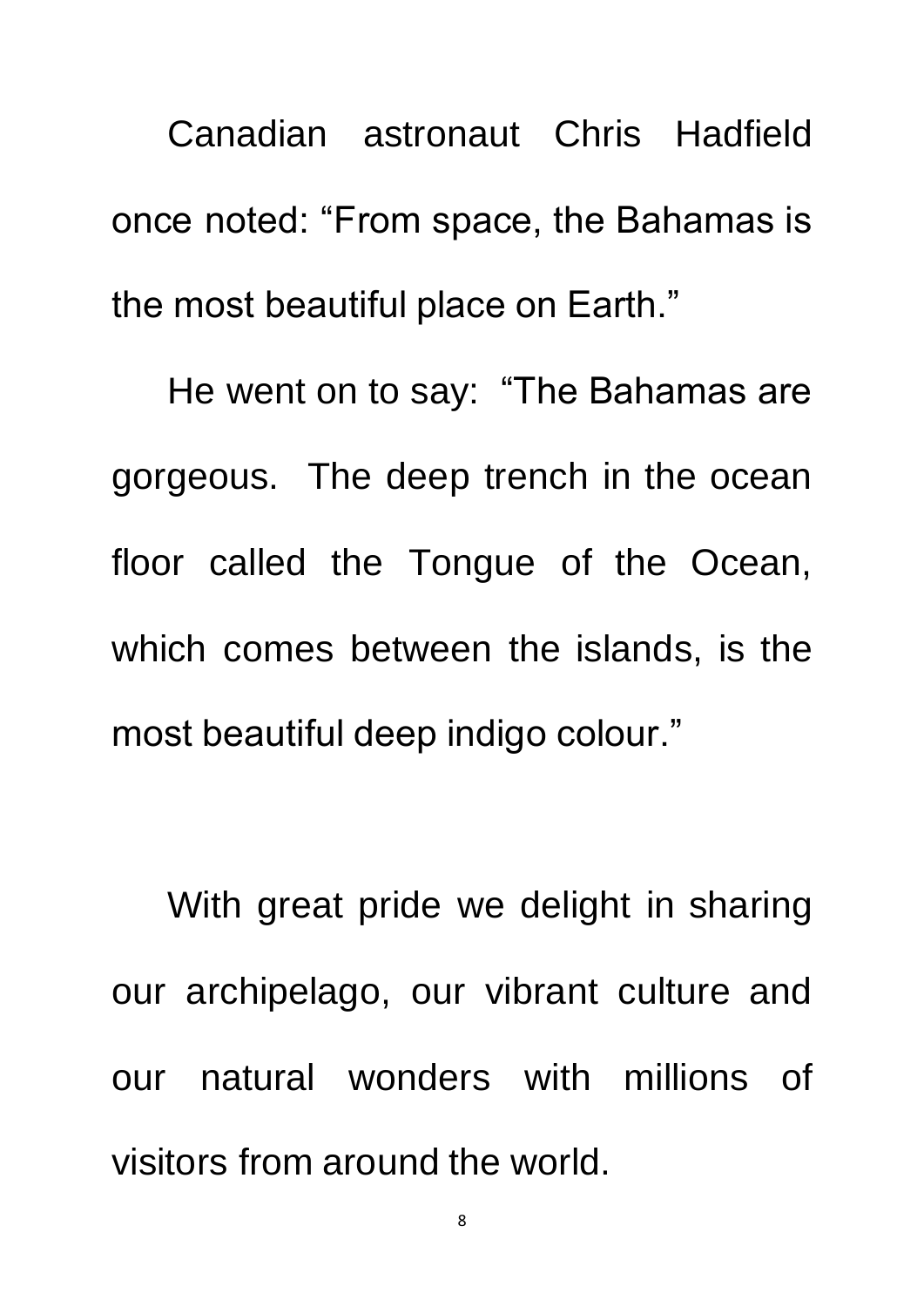Tourism is our primary industry.

We are stewards of this natural treasury for ourselves and for humanity.

But this surpassing beauty and our very existence as a country of many lowlying islands and over 2,400 cays are under grave threat.

It is a threat which we did not cause.

It is a threat which we cannot survive on our own.

While many countries have coastal cities or zones, the entire Bahamas is a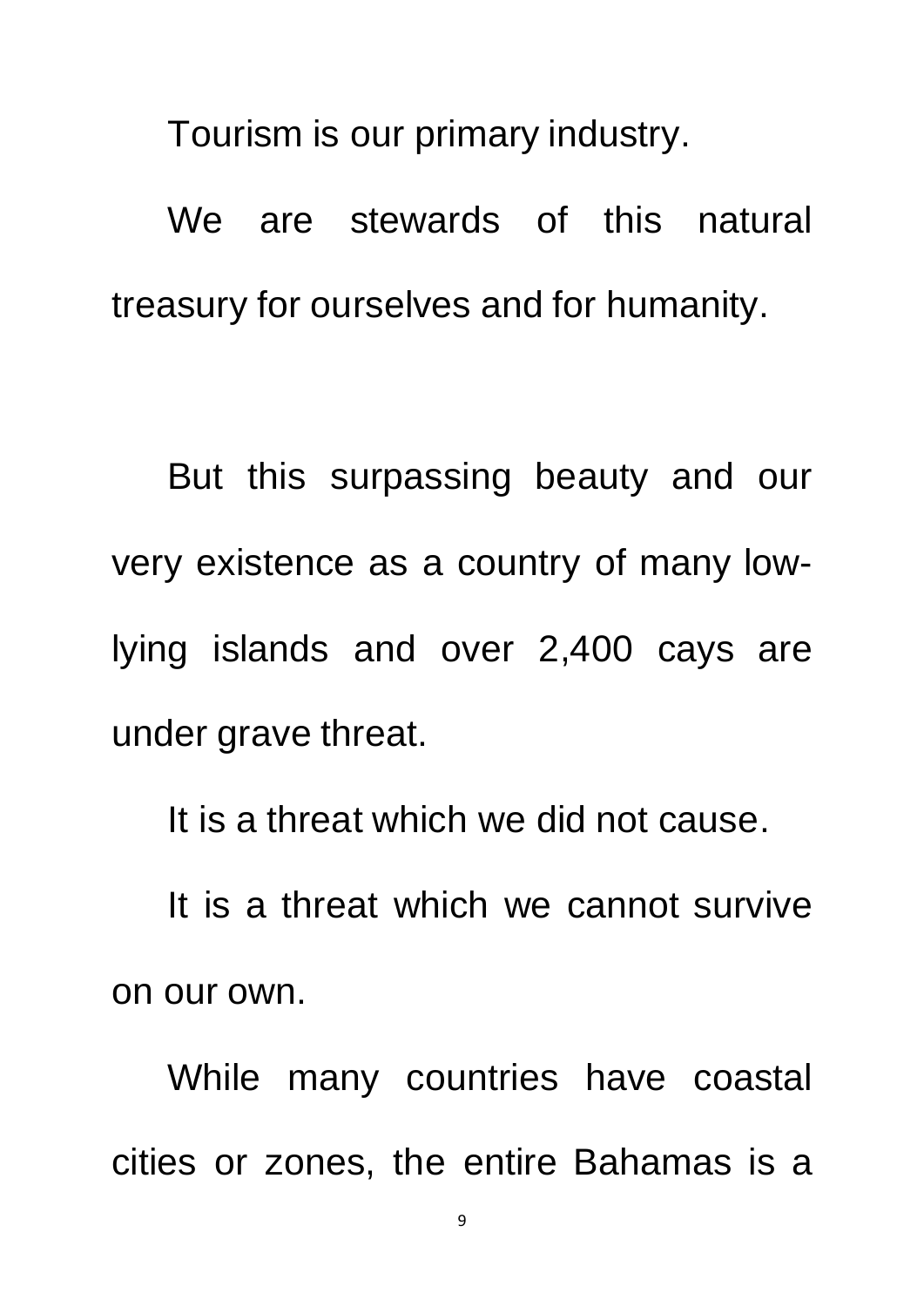coastal zone of many cays and islands in an extensive archipelago.

Over the last three decades, hurricanes have grown increasingly lethal throughout our region.

In the words of the Secretary-General, they have become: "turbocharged".

The Bahamas experienced major hurricanes in 2015, 2016 and 2017.

But on the first of this month of September, we experienced something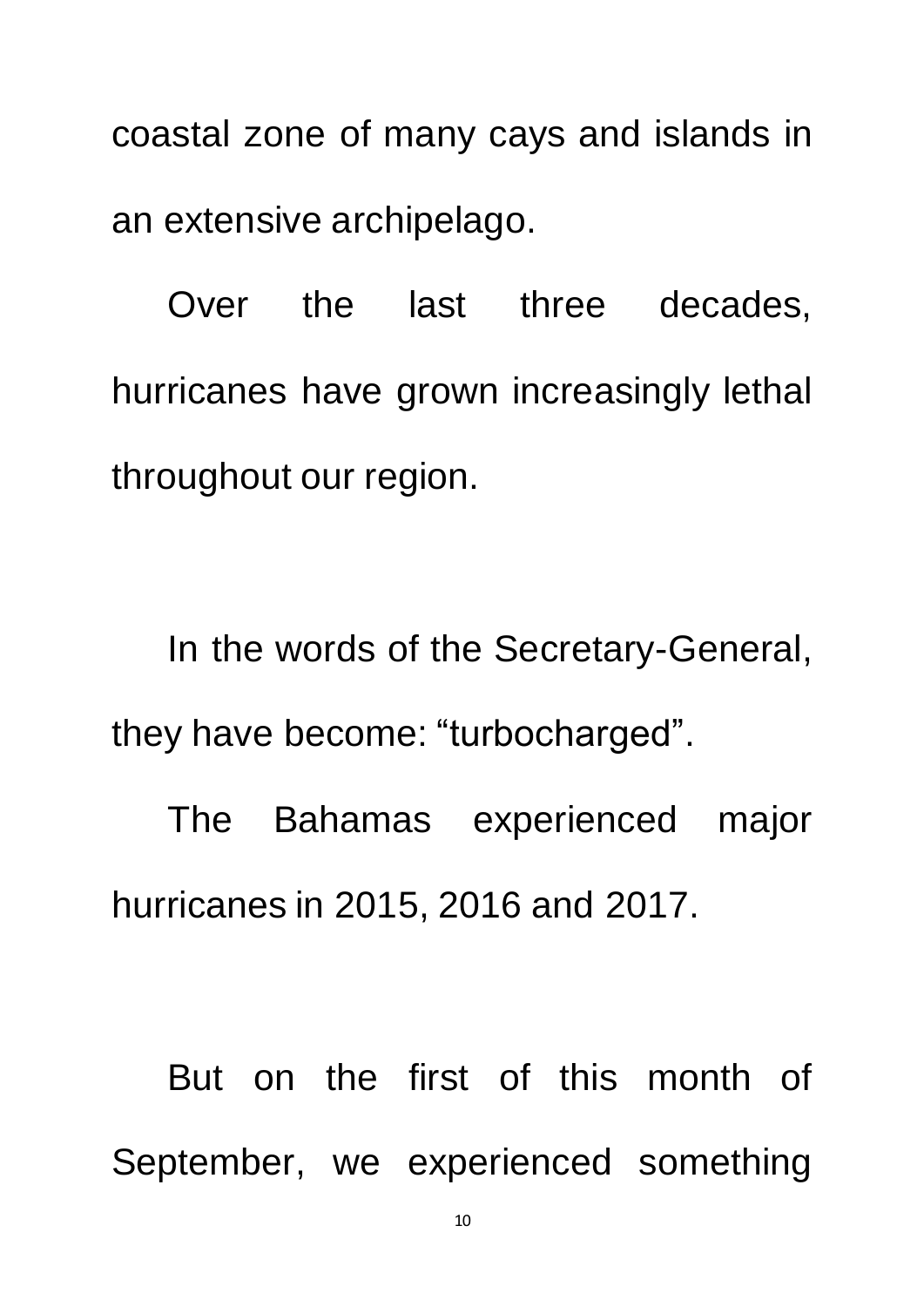way beyond anything we have seen before.

Hurricane Dorian, an unprecedented destructive force of wind, and rain and sea surge, ripped into the islands of the northern Bahamas.

The naturally warm aquamarine and jade waters of The Bahamas, made even warmer by the emission of earth-warming carbon gases, were rapidly forged and mobilized into instruments of death and destruction.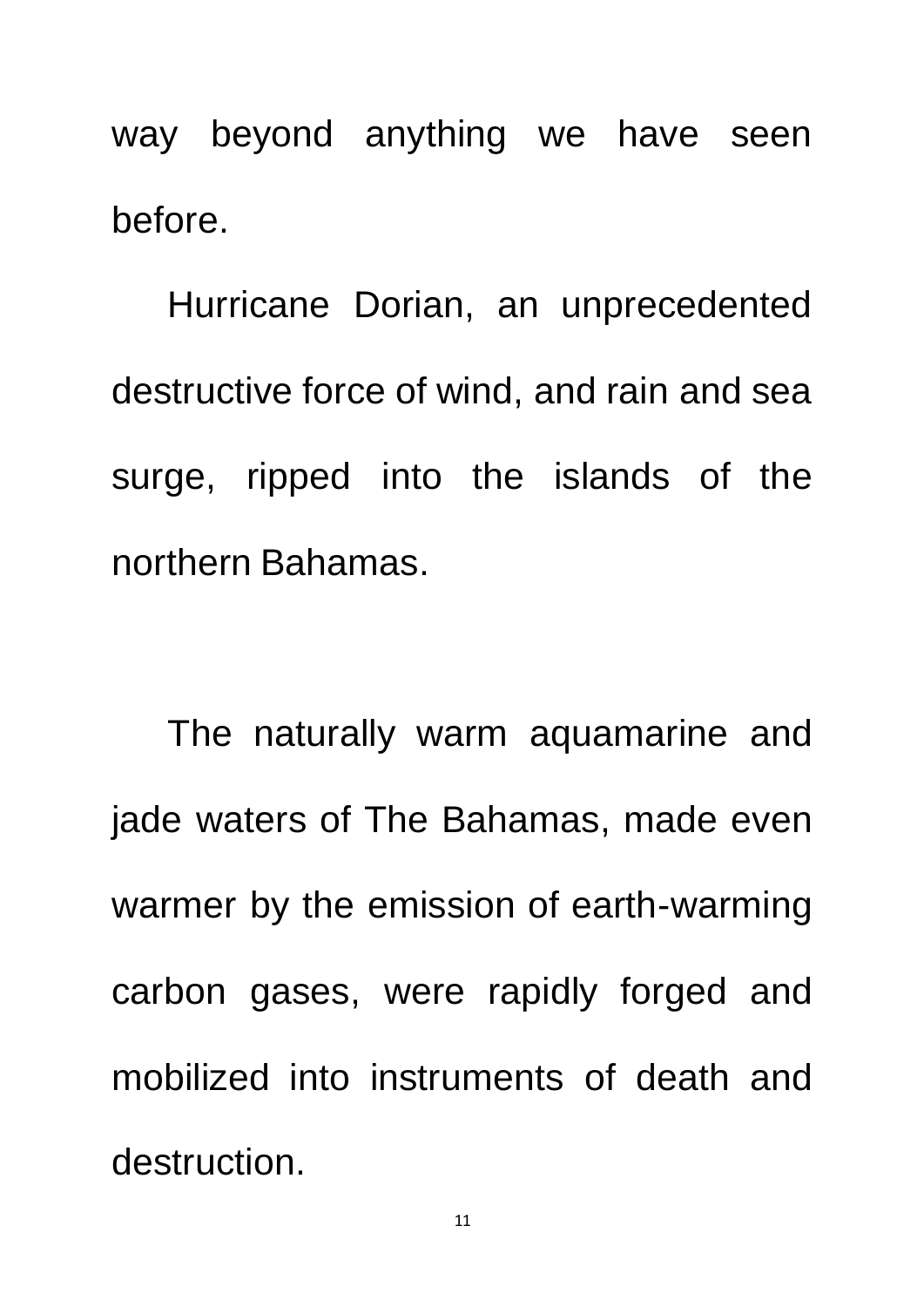With unrelenting fury, Hurricane Dorian lingered for painful hours on end with its deadly force laying waste to communities, where children were preparing for the beginning of a new school year.

It remained stationary over Grand Bahama and North Abaco, with destructive winds, storm surge and rain, hazards exacerbated by the 30-hour fixed position of the storm's eye wall on some communities.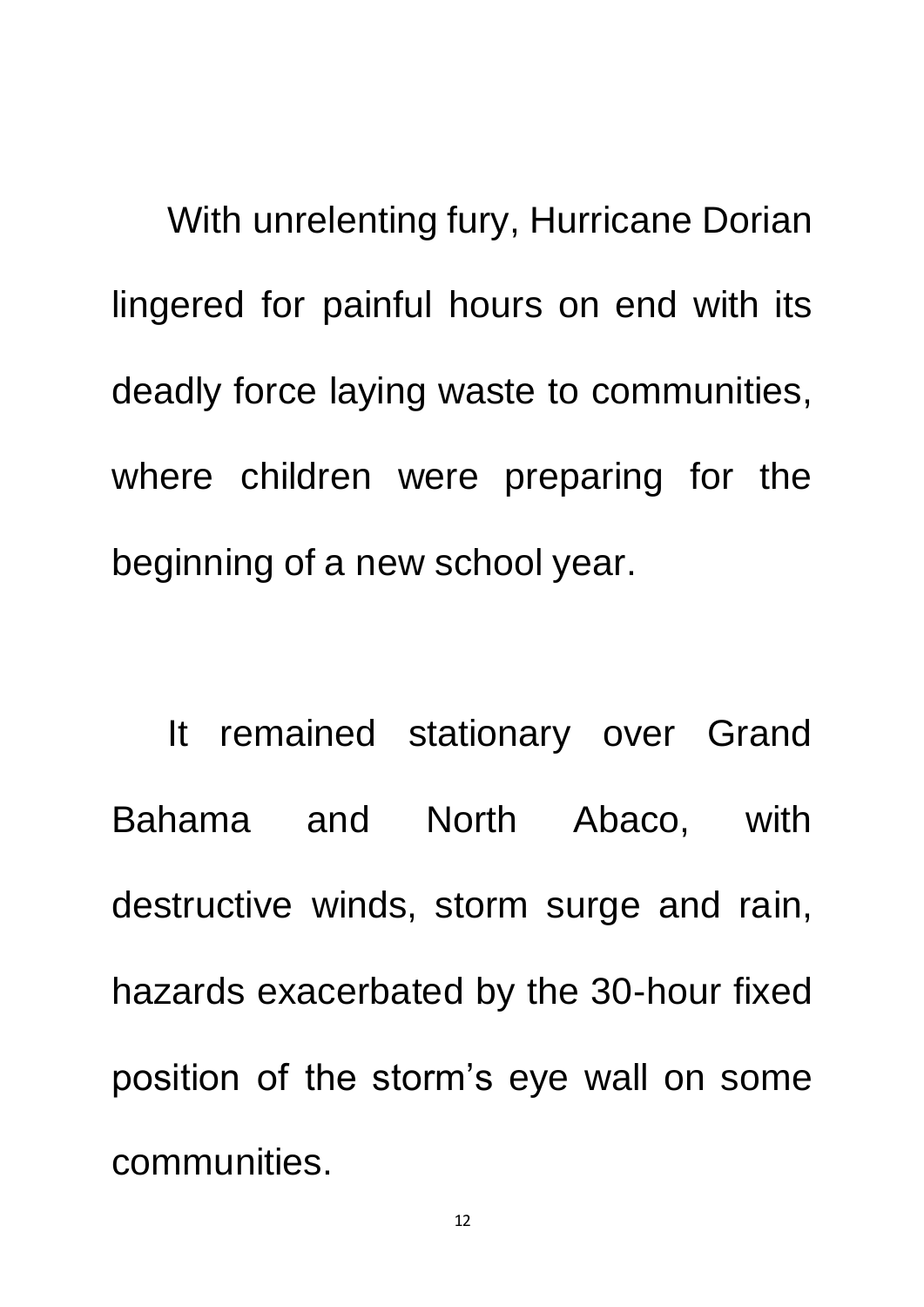At its peak, Hurricane Dorian had maximum sustained winds of 185 mph and gusts of over 220 mph.

There were storm surges of 18 to 23 feet above normal tide levels, roughly three times my height of six feet.

There are officially 56 lives lost.

But we know that there are considerably more lives lost because there are still 600 missing because the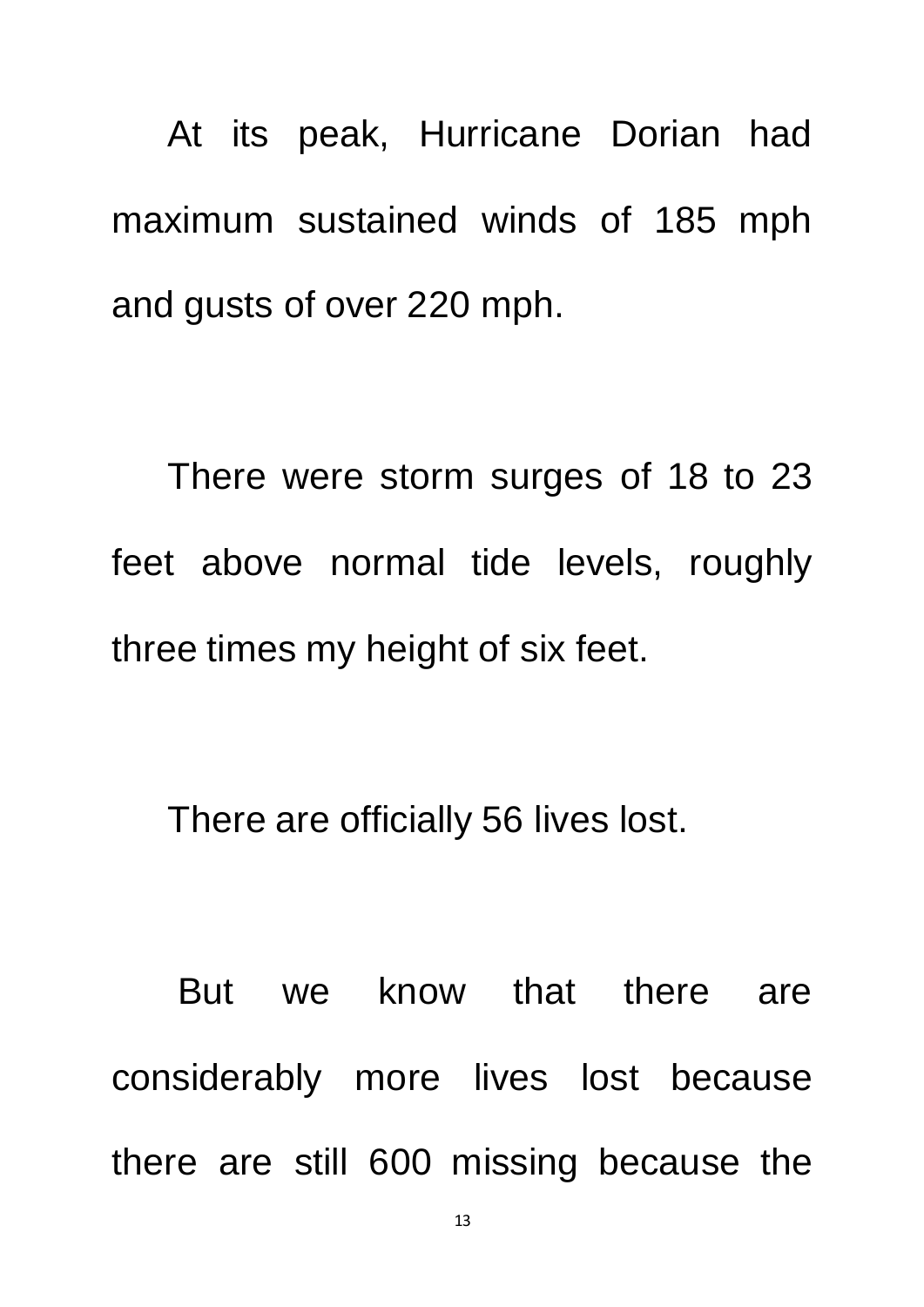rising then receding ocean water swept away young and old with their homes.

The picturesque and industrious principal town of Marsh Harbour on Abaco has disappeared.

There is nothing left of it but heaps of rubble.

East End, Grand Bahama is in ruins.

The hurricane was a physical apocalypse for some communities.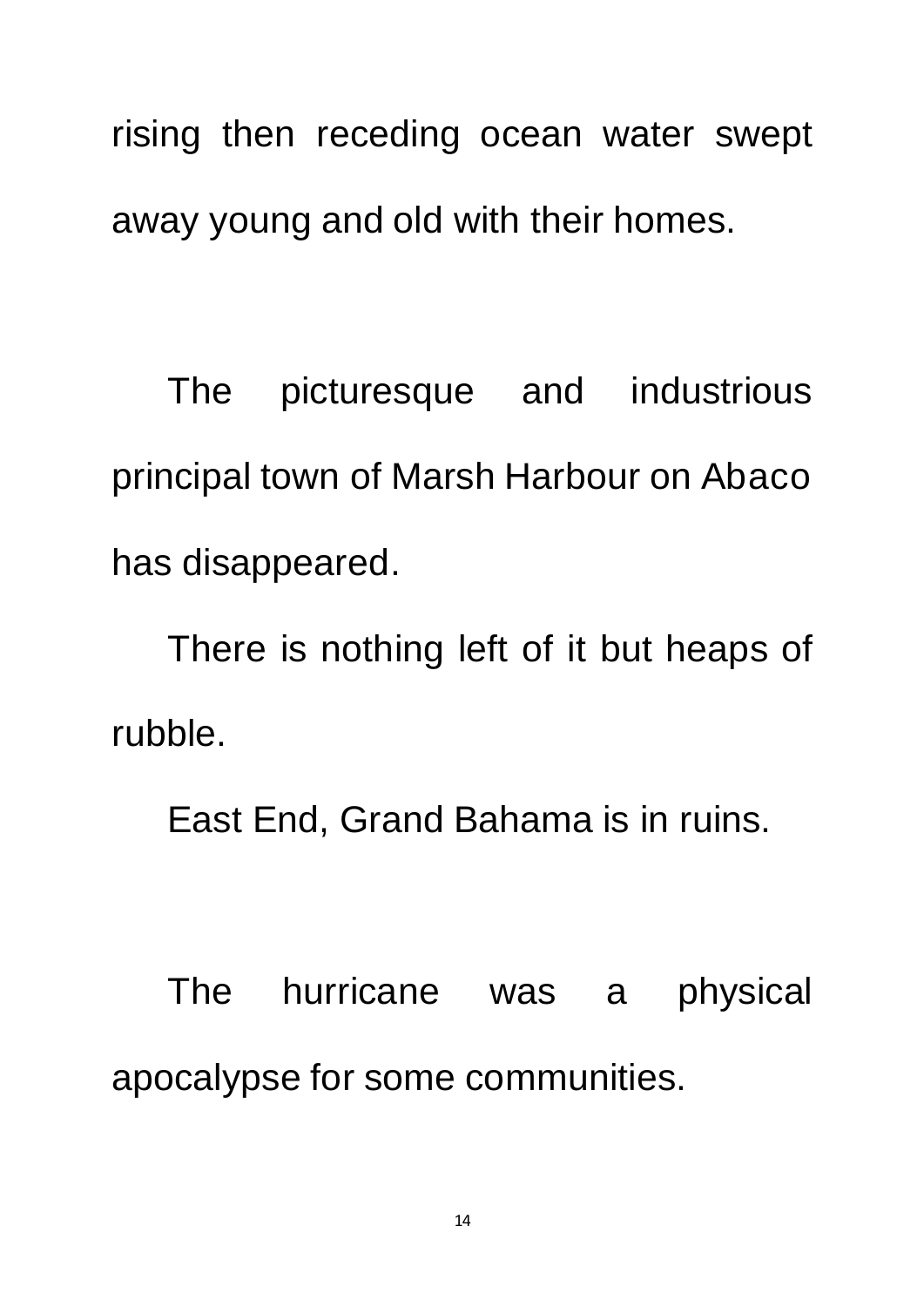Mr. President:

Our hearts still ache as I address you here this morning.

Thousands in our country still suffer and face great difficulties in the future as we struggle to recover and to rebuild our broken towns and settlements and mend our spirits.

Nevertheless, our hearts are filled with gratitude to so many of our friends and neighbors who came to our assistance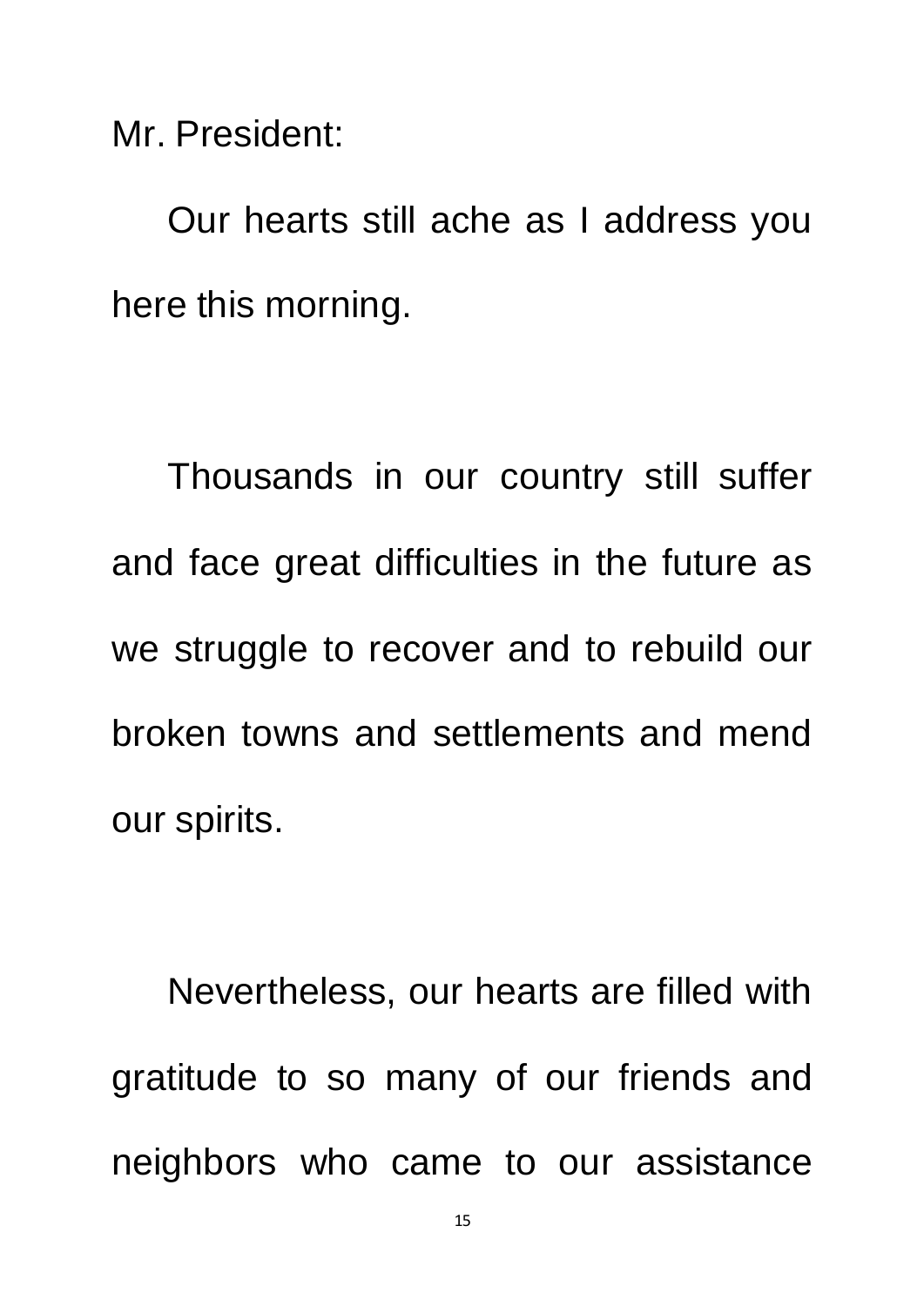even while the wind and the water were still threatening.

And we thank those who continue to support us through these trying times.

In addition to the brave men and women of our Royal Bahamas Defence Force, and the Royal Bahamas Police Force, we were aided by officers from the U.S. Coast Guard; by our CARICOM friends and partners, including security personnel from Jamaica, Trinidad and Tobago, the Canadian Royal Air Force,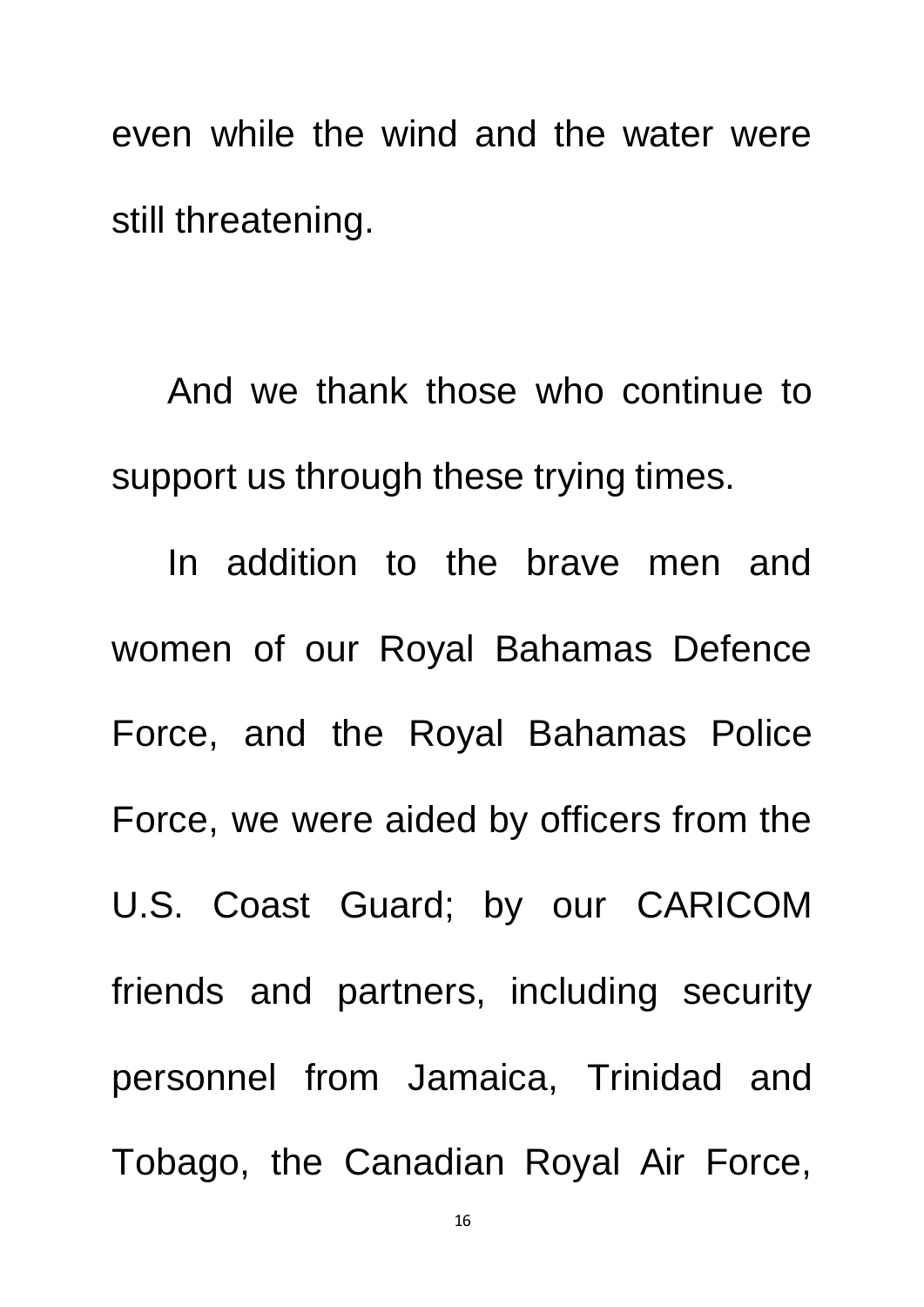the British Royal Navy, and the Royal Netherlands Navy, which carried troops from Germany, France and Belgium on its ship.

The support The Bahamas has received from fellow- Member States, from global and local non-governmental organizations, religious institutions and from individuals, including school children, is a powerful demonstration of what it means to be united as nations.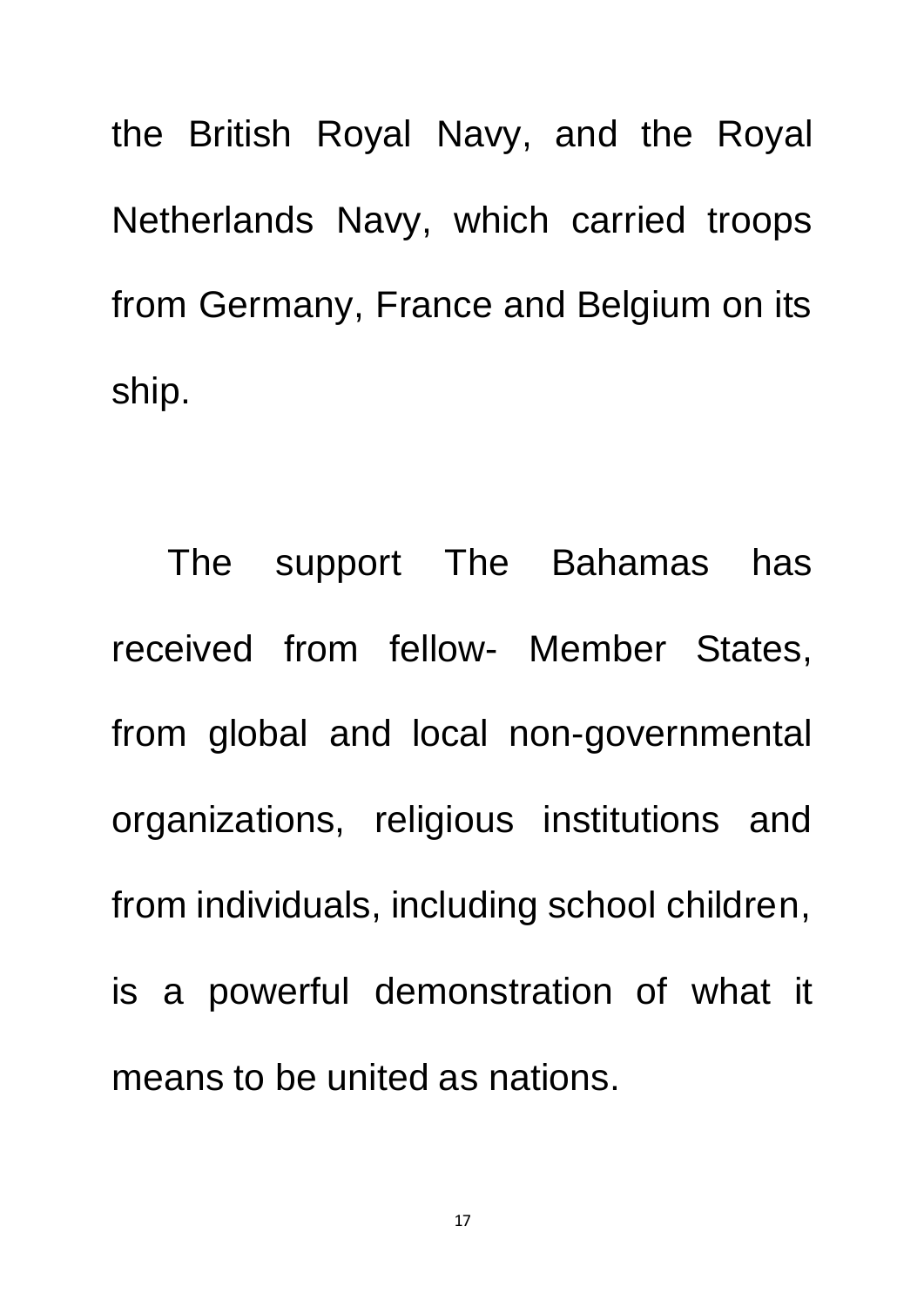To help to coordinate and to focus recovery, reconstruction and development assistance, we have created a new ministry of Disaster Preparedness, Management and Reconstruction.

Mr. President:

The small island countries in the Caribbean, in the Atlantic, in the Pacific, and in the Indian Ocean and around the world, are on the frontlines of being swallowed into an abyss, created initially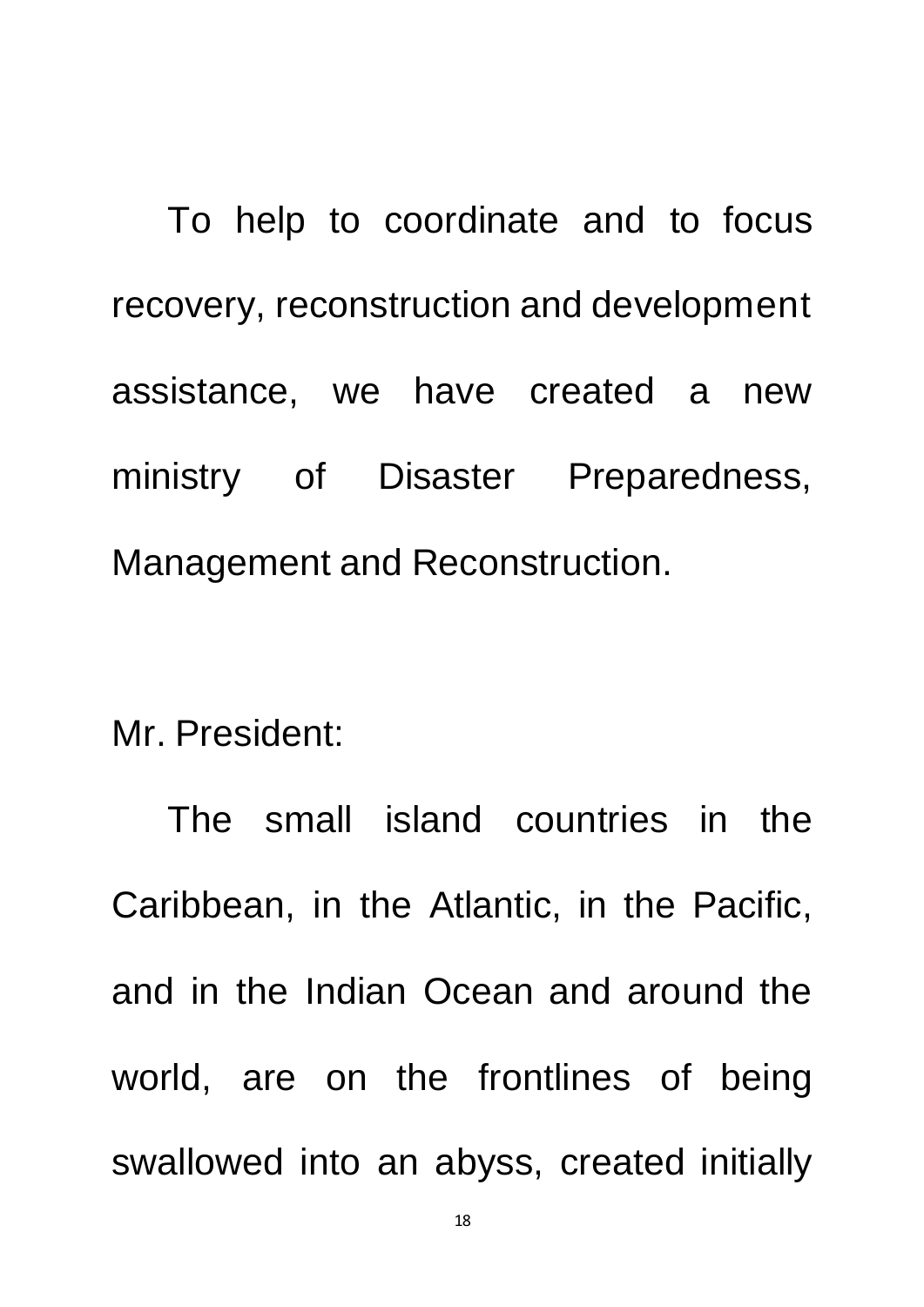by human activity and increasingly by inaction.

Our vulnerabilities as states on the frontline are profound.

Because of the geographic distribution of The Bahamas, extending from Cuba and parallel to Florida, any number of hurricane trajectories may result in dire and protracted implications for our inhabited islands.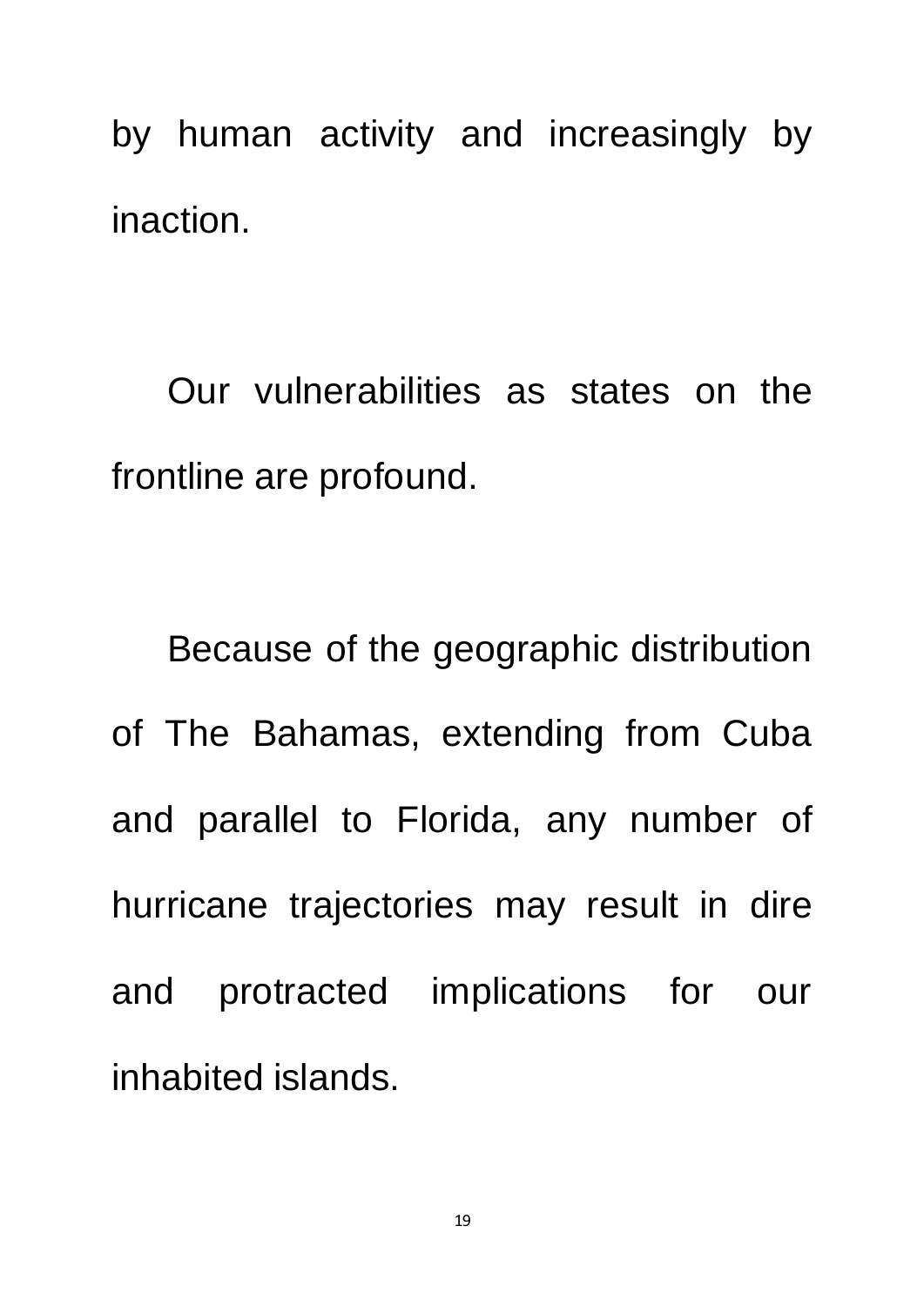Our heating climate results in the increased severity and frequency of hurricanes for our archipelago, and also destroys our natural defenses against such storms.

Coral and mangrove degradation, land erosion, increased tidal movements and the myriad other consequences of global warming, increase our vulnerability and handicap our ability to develop and to establish effective resilience measures.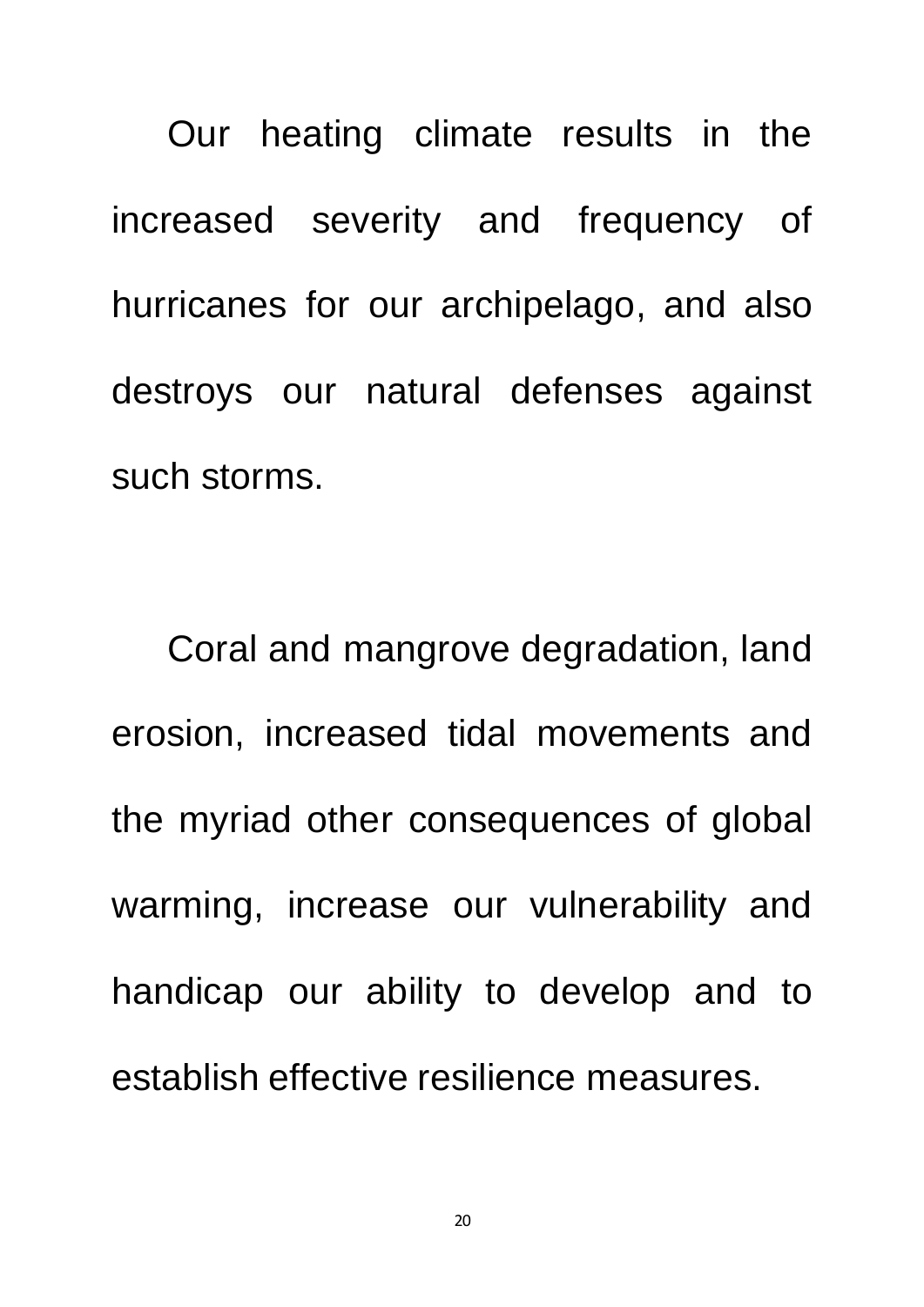We cannot make meaningful progress toward or achieve sustainable development goals, if, as forecasters are predicting, that recent cyclonic and other extreme climate events are poised to become the new normal, and may worsen.

When one storm can obliterate an island-state or a number of states in one hurricane season: how will we survive, how can we develop, how will we continue to exist?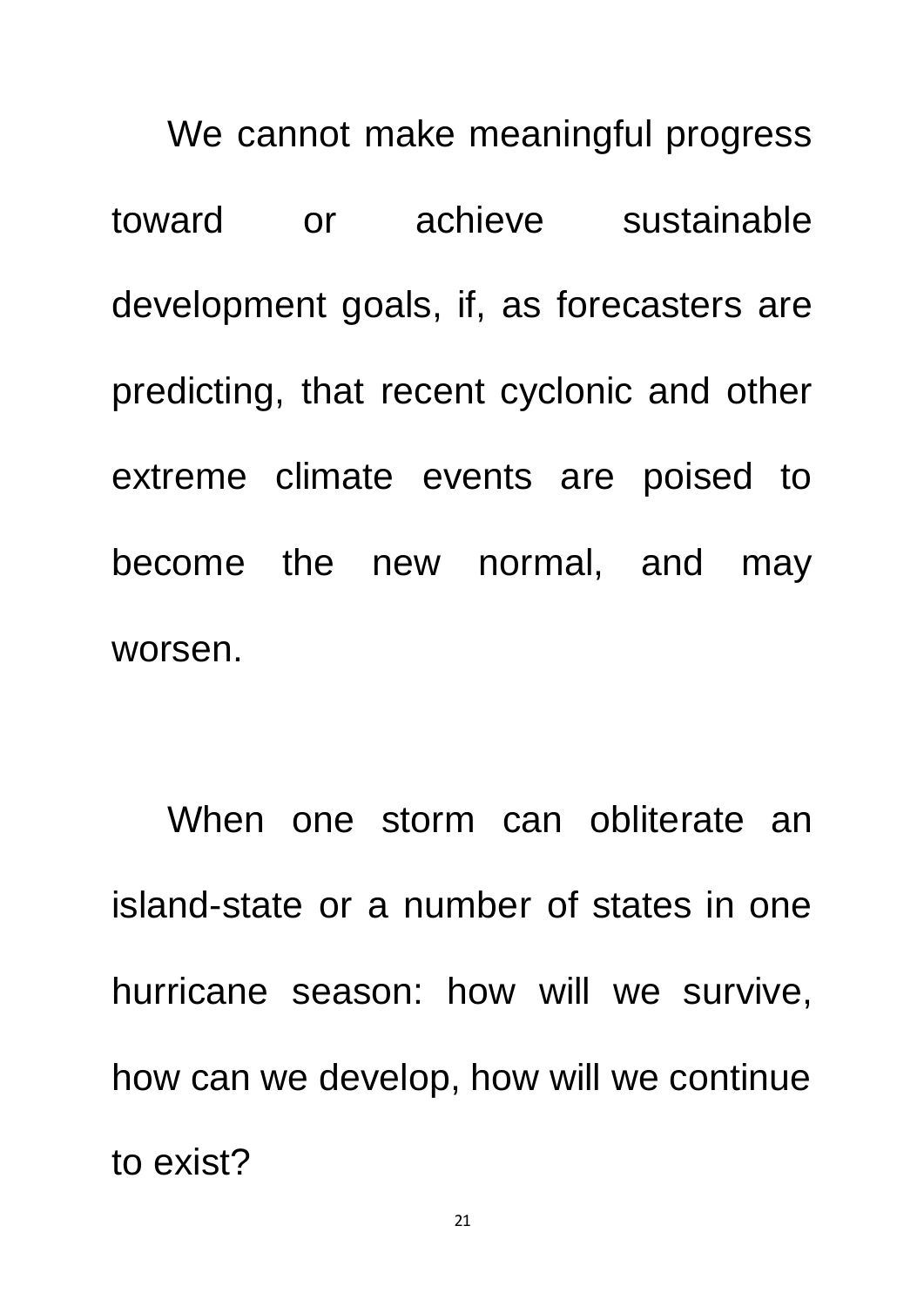So, I add my urgent plea to the cries and voices of many other leaders and citizens of the global commons urging the nations of the world here assembled to treat the global climate emergency as the greatest challenge facing humanity.

It is a challenge that, if not treated with the greatest urgency, will continue to ravage small island states such as the Bahamas, and will also have a devastating impact on more developed states.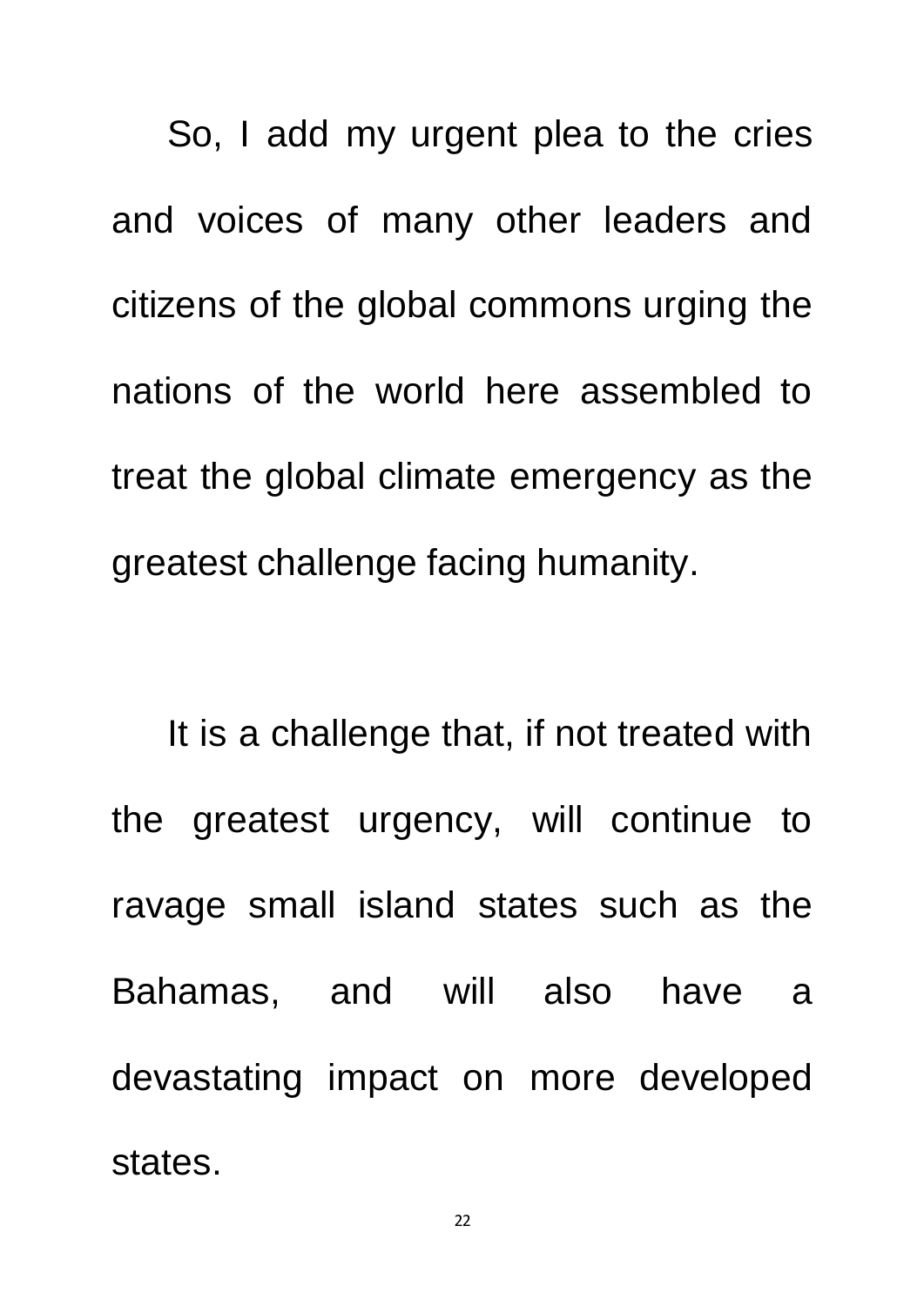The Bahamas fully supports the Secretary General's comprehensive strategy to address a global emergency which will eventually devastate the entire planet.

This includes his plea to international financial institutions to provide concessionary financing to countries severely impacted by the external shocks occasioned by climate change.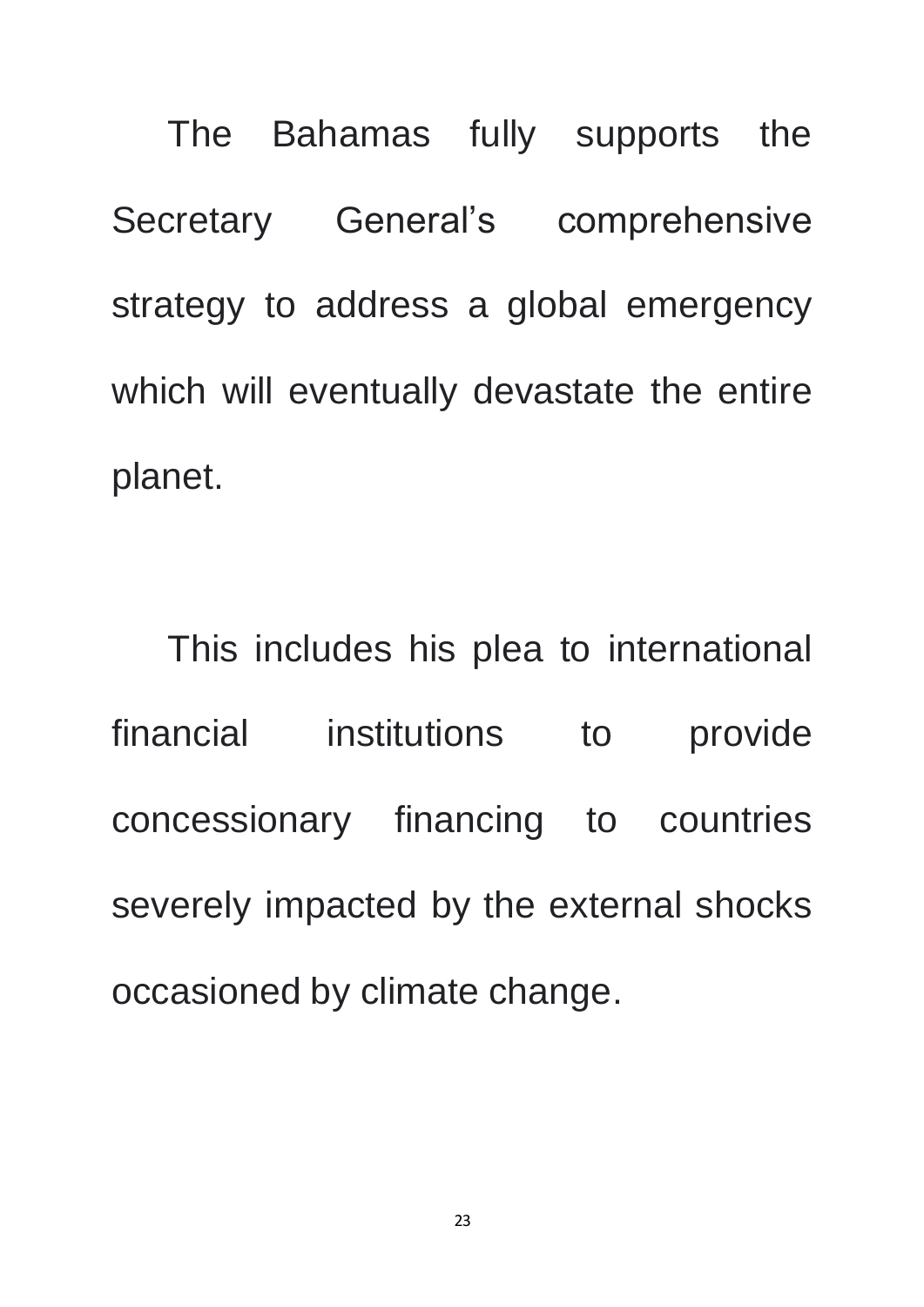The UN Development Program is already working with three of our Caribbean neighbours – St Lucia, Dominica, and Antigua & Barbuda – on various measures. The Bahamas encourages an expansion of this, to include The Bahamas.

We urge the full -implementation of the SAMOA Pathway and enhanced financing for sustainable development.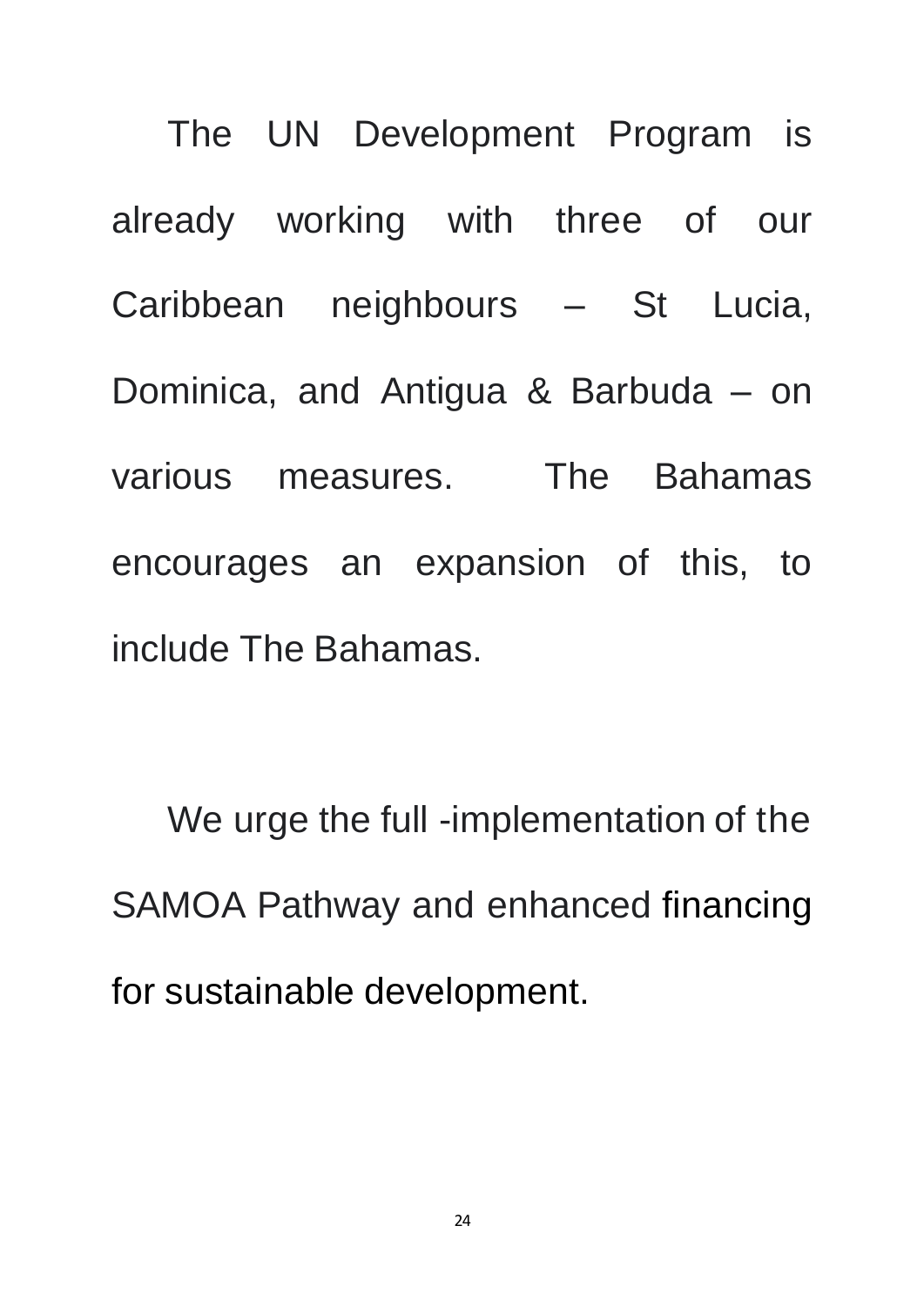We support the coalition for disasterresilient infrastructure promoted by the Government of India, which I also thank for its recent assistance.

The Bahamas, especially with many islands and cays requiring basic infrastructure, has major vulnerabilities and resilience deficiencies.

We must urgently address these vulnerabilities in order to secure our citizens and to protect vital public and private infrastructure.

25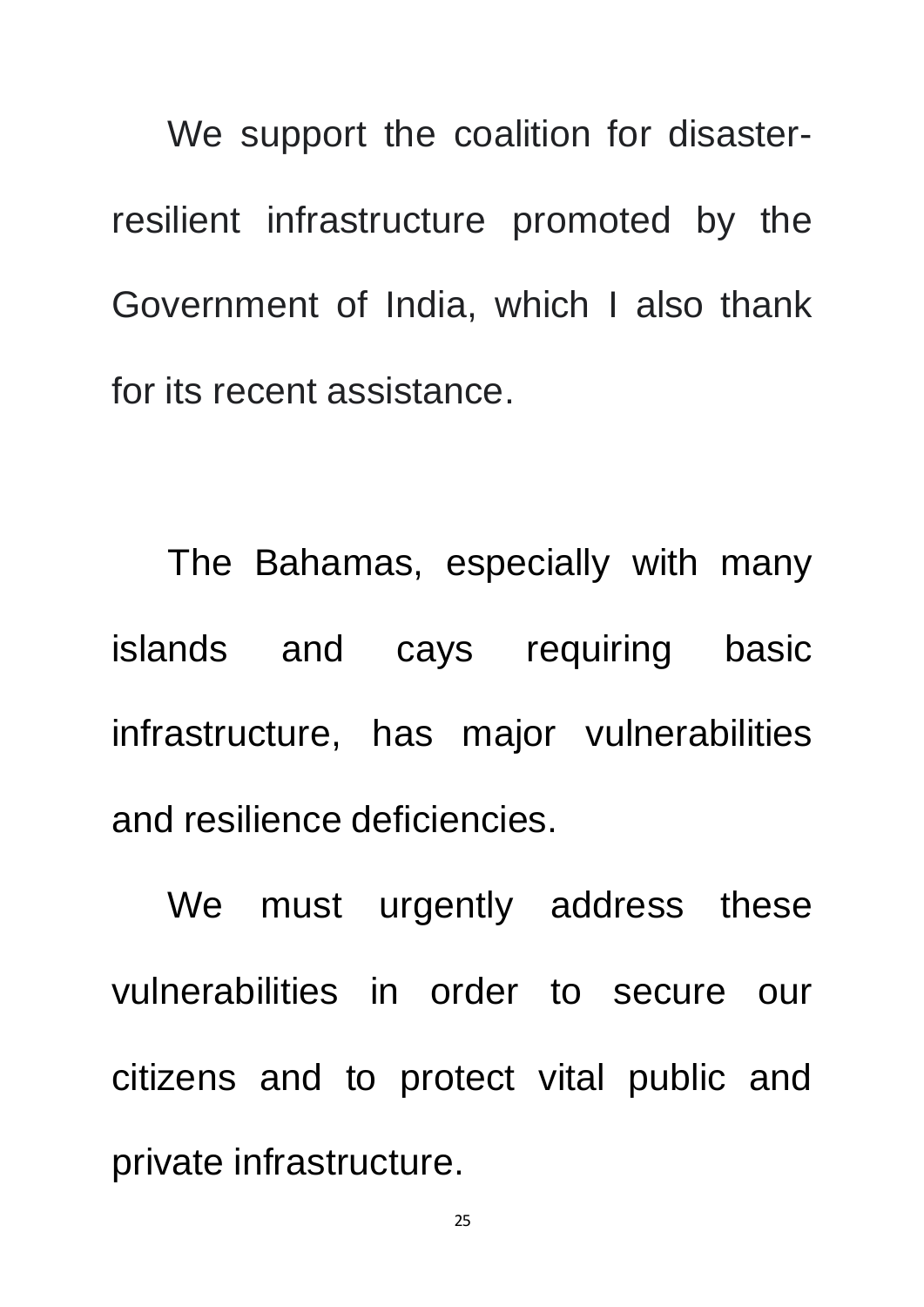Mr. President:

For many years, The Bahamas and countries with similar characteristics have urged an alternative to per capita Gross National Income as the sole indicator of a country's level of development and eligibility for concessionary financing.

When we call for consideration of a country's unique local circumstances when determining financial worthiness, this is also a condition and requirement for our resilience.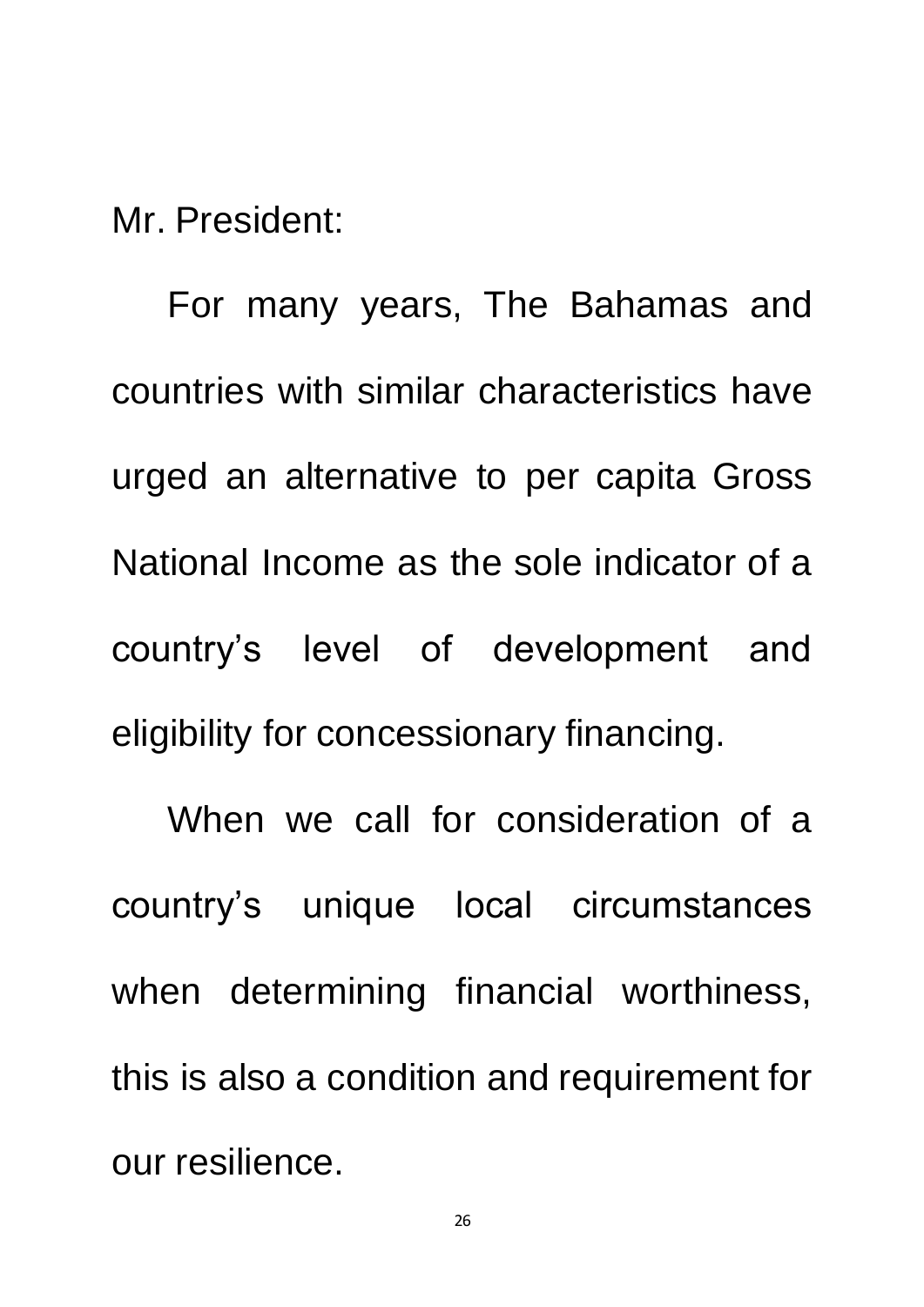The Bahamas is a testament to the ability of SIDS to manage debt, despite such external setbacks.

Mr. President:

May I also make this invitation and request to potential travelers from throughout the world:

Please come and visit one or more of the 14 other major islands in The Bahamas not affected by Hurricane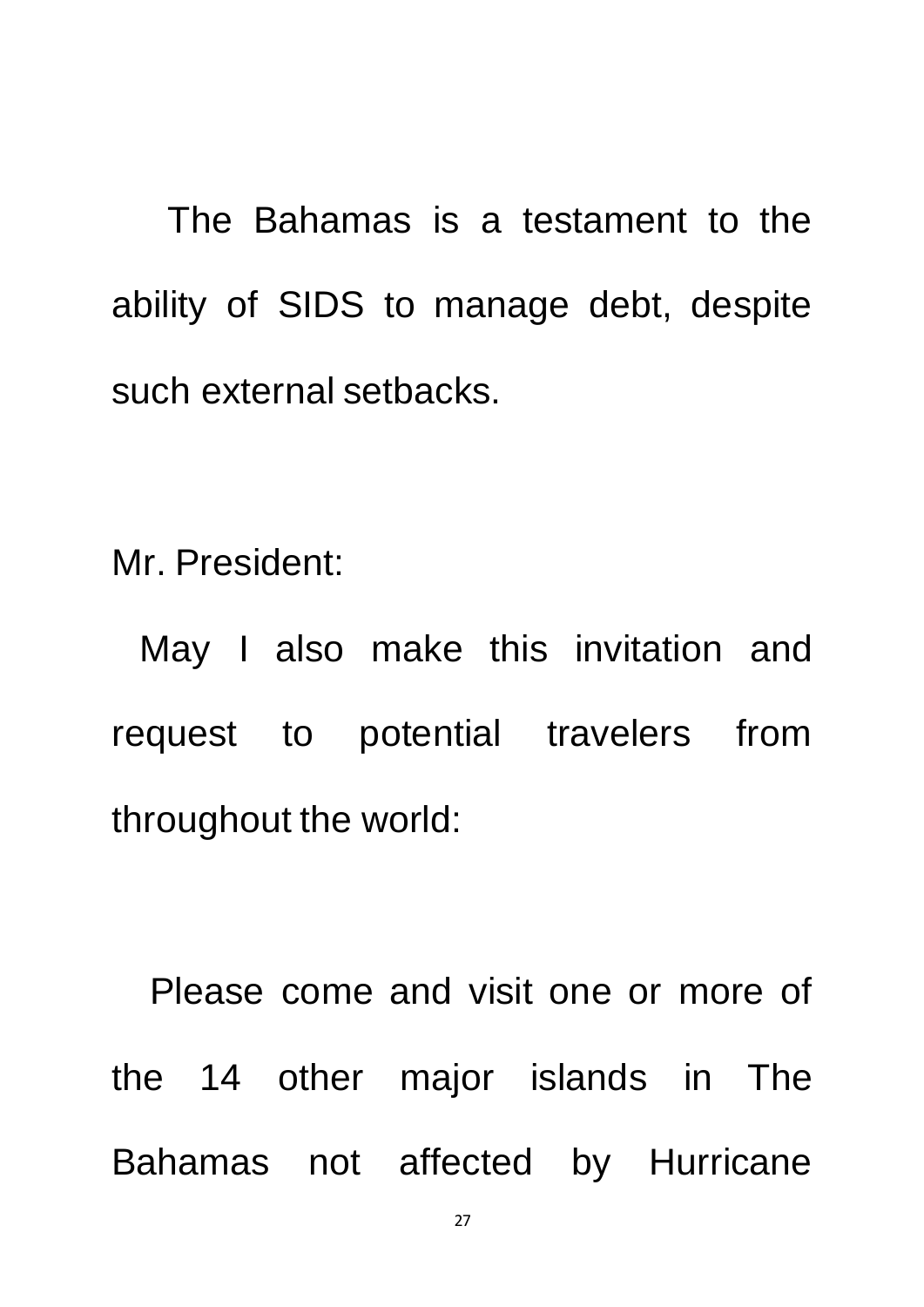Dorian, including Nassau on the island of New Providence.

The revenue from tourists visiting The Bahamas will play a vital in reconstructing and rebuilding the affected areas.

To help rebuild and to restore Abaco, the Abaco Cays, and East Grand Bahama, the Government of The Bahamas has announced that these areas will be designated as special economic recovery zones for an initial period of three years.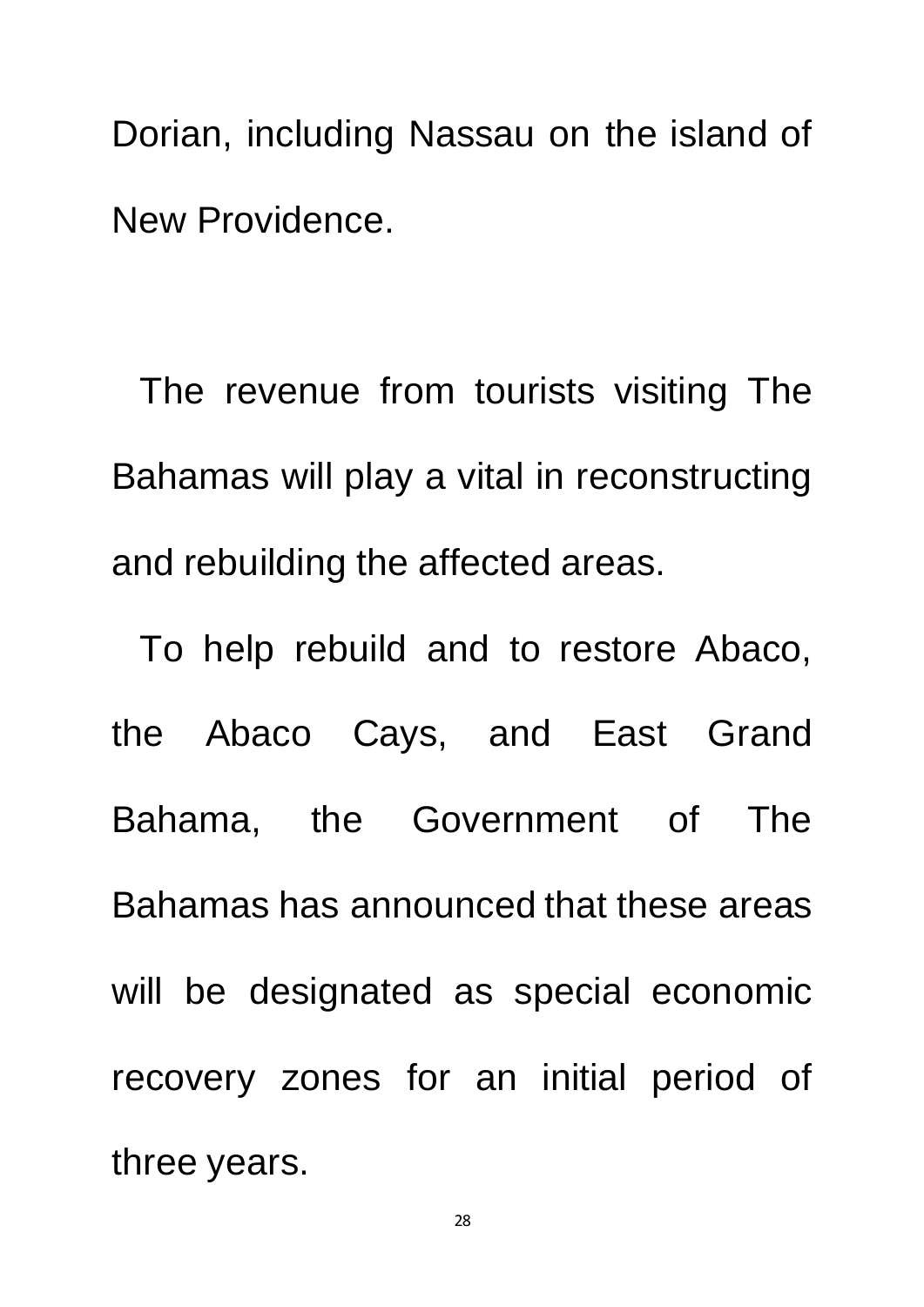This designation will enable these communities impacted by Hurricane Dorian to benefit from an extensive range of tax breaks and incentives for Bahamians, and international investors.

Mr. President:

Amidst the decimation and devastation, there is a symbol of hope and resilience at Abaco from which we may draw inspiration and renewed energy and hope.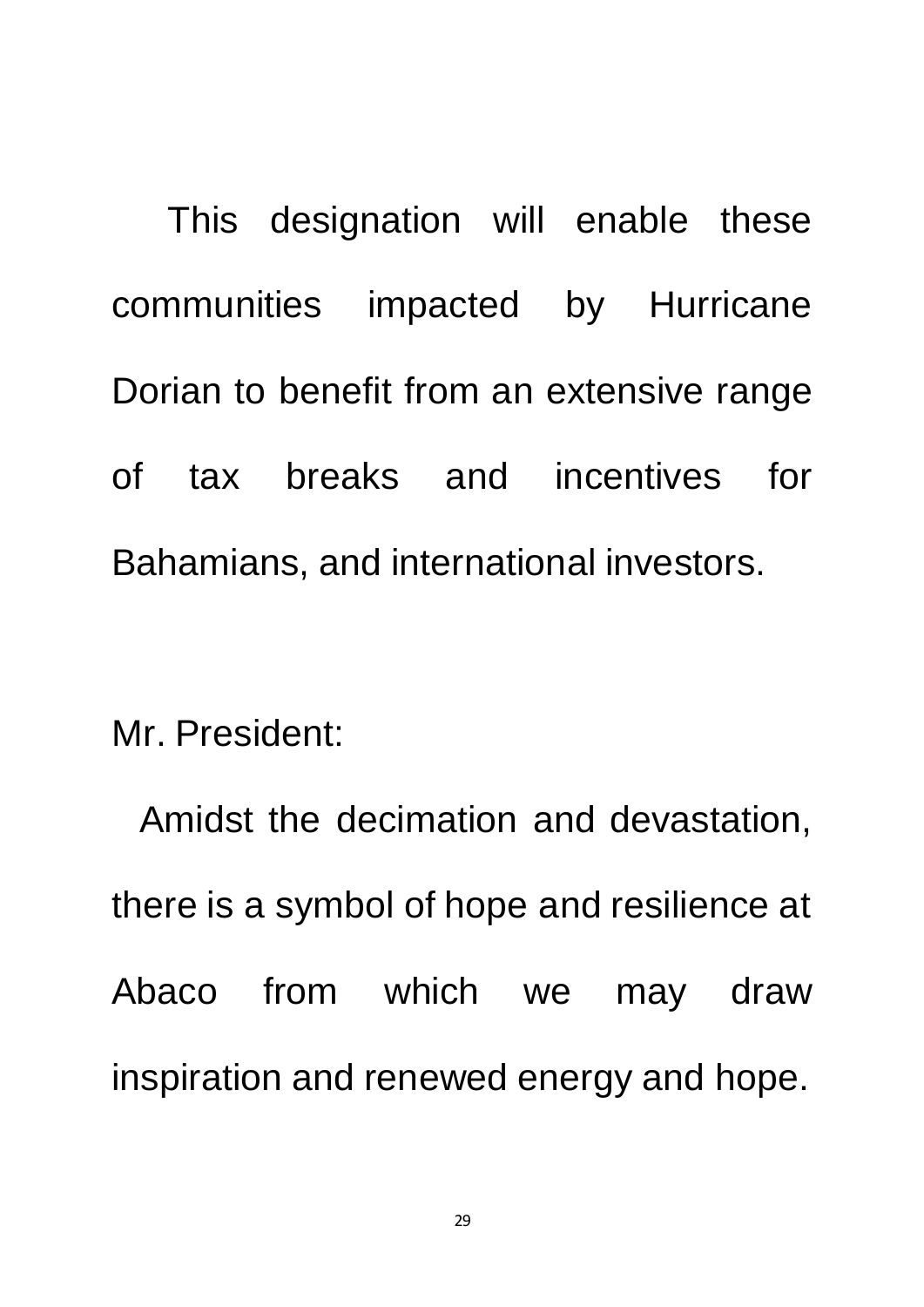The red and white striped iconic lighthouse at Hope Town on Elbow Cay, Abaco, which is featured on the back of the Bahamas \$10 bill, survived Hurricane Dorian.

The 89-foot lighthouse was built in 1863, helping to warn mariners of dangerous reefs.

The lighthouse is a symbol of pride for Abaconians and Bahamians.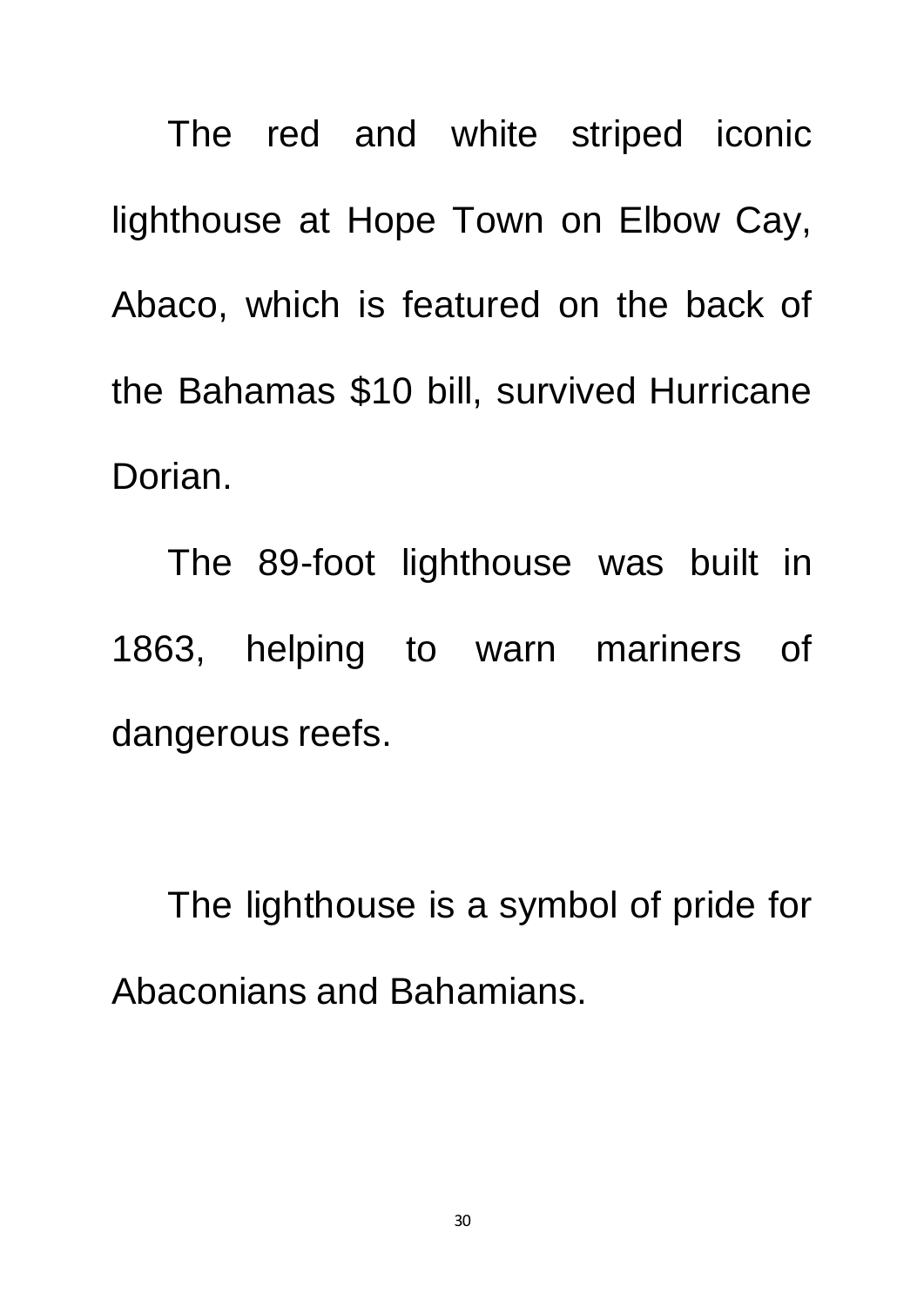Soon after Hurricane Dorian, some of the residents of Hope Town, placed within the lighthouse a temporary light that shone in the darkness, with few other sources of light on the horizon.

The Bahamas will restore the Hope Town Lighthouse as a symbol of resilience, as a source of unity and as a beacon of hope.

Mr. President:

May it also serve as a symbol of resilience, of unity and of hope for a global